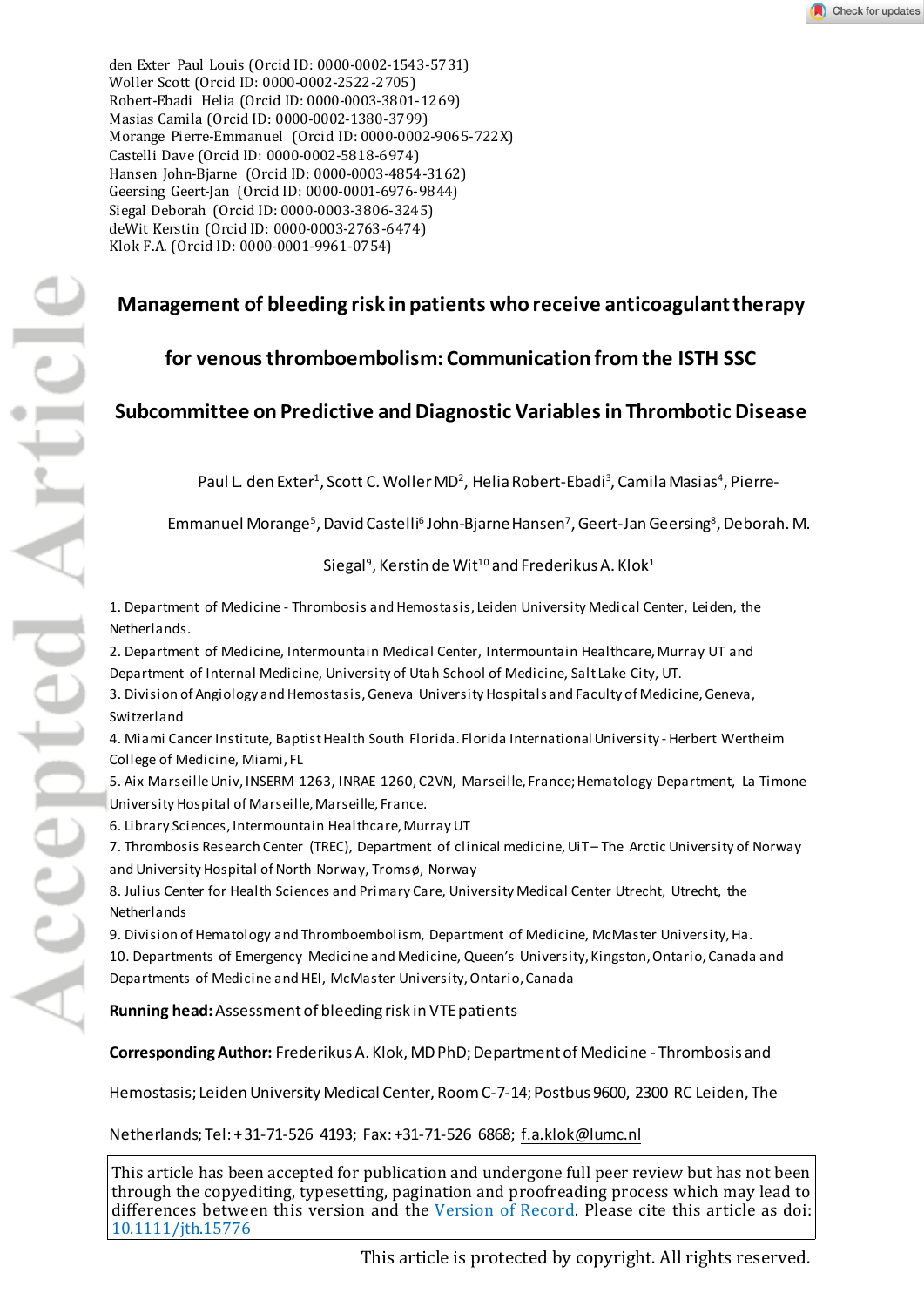**Word Count:**2578 **Number of Tables:** 3 **Number of Figures:**1 **Supplemental appendix:**2 **Number of References:**63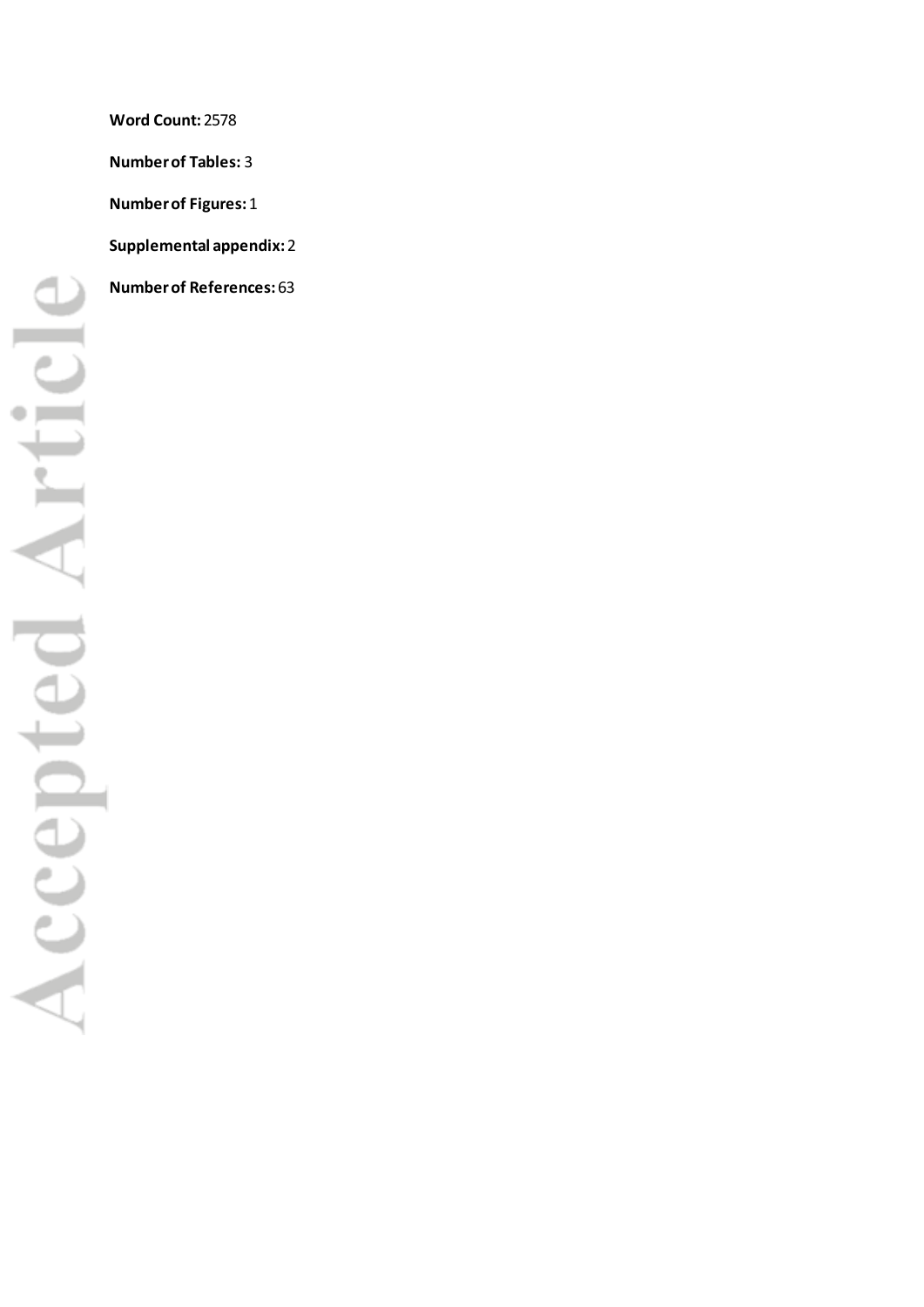Patients with acute venous thromboembolism (VTE) require anticoagulant therapy to prevent recurrent VTE and death, which exposes them to an inherent increased risk of bleeding. Identification of patients at high risk of bleeding, and mitigating this risk, is an essential component of the immediate and long-term therapeutic management of VTE. The bleeding risk can be estimated by either implicit judgement, weighing individual predictors(clinical variables or biomarkers), or by risk prediction tools developed for this purpose. Management of bleeding risk in clinical practice is however far from standardized. International guidelines are contradictory and lack clear and consistent guidance on the optimal management of bleeding risk. This report of the ISTH subcommittee on Predictive and Diagnostic Variables in Thrombotic Disease summarizesthe evidence on the prediction of bleeding in VTE patients. We systematically searched the literature and identified 34 original studies evaluating either predictors or risk prediction models for prediction of bleeding risk on anticoagulation in VTE patients. Based on this evidence, we provide recommendations for the standardized management of bleeding risk in VTE patients.

**Key words:** Venous thromboembolism, major bleeding, prediction model, risk assessment, anticoagulant treatment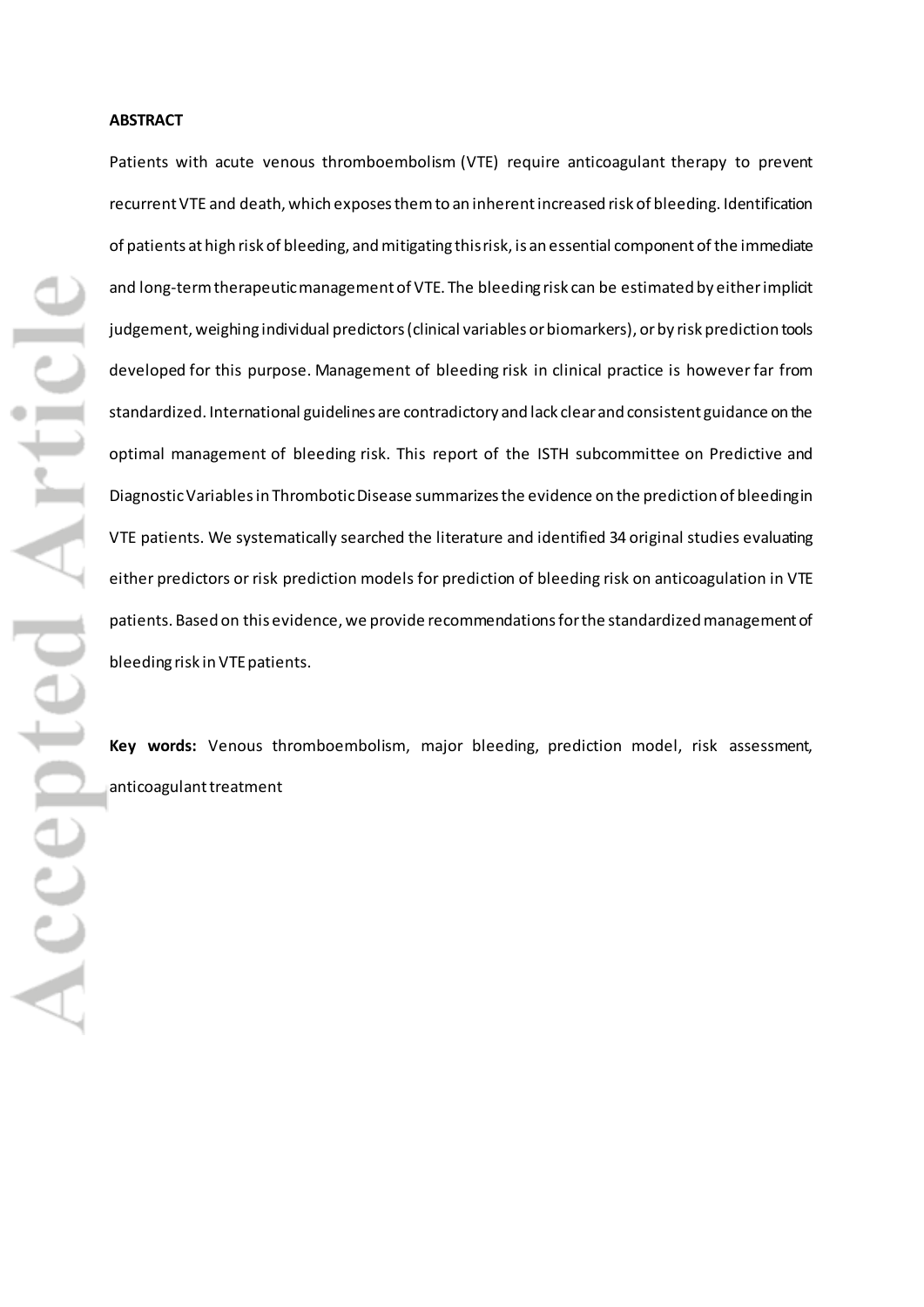### **INTRODUCTION**

Venous thromboembolism (VTE), including deep vein thrombosis (DVT) and pulmonary embolism (PE), represents a common cardiovascular disease, affecting 1-2 per 1000 individuals per year worldwide [1, 2]. Timely diagnosis and initiation of anticoagulant treatment is critical as historical studies have reported mortality rates up to 30% when acute VTE is left untreated [3]. To prevent thrombus progression and early recurrences once a diagnosis of VTE is established, anticoagulant treatment begins with an initiation phase that lasts for 5-21 days, depending on the anticoagulant regimen selected, and is continued for at least three months (i.e. the treatment phase).[4] After completion of the treatment phase, the decision to continue anticoagulation is driven mainly by the estimated risk of recurrent VTE. Current guidelines advise to consider continuation of anticoagulant therapy among patients with major persistent risk factors (e.g. cancer or antiphospholipid syndrome) or when VTE occurs in the absence of transient risk factors (i.e. unprovoked VTE). [4-6].

Although anticoagulant therapy is highly effective at reducing the risk of recurrent VTE, this comes at the expense of an increased risk of bleeding complications. The risk of major bleeding is greatest during the initial three months of treatment with an estimated incidence of 2%, and a case fatality rate of 11.3%, comparable to the case-fatality rate of recurrent VTE [7-10]. For patients who receive anticoagulant drugs for more than three months, the reported risk of major bleeding is 1.3-2.2 per 100 patient-years (reaching a 5-year cumulative risk of 6.3%) with a case-fatality rate of 5.1-12% in patients treated with vitamin k antagonists (VKAs) [7, 11]. This risk is considerably lower when patients are treated with a direct oral anticoagulant (DOAC) approximating 0.72-1.6 events/100 patient years, while evidence on cumulative risks beyond 24 months are still sparse [11-13]. These numbers highlight the importance of harm-to-benefit assessment of long-term anticoagulant treatment, were the risk of VTE recurrence is weighed against the risk of bleeding. In addition, identification of potentially modifiable bleeding predictorsmay provide physicianstools to diminish an individual patients' bleeding risk during follow-up [9].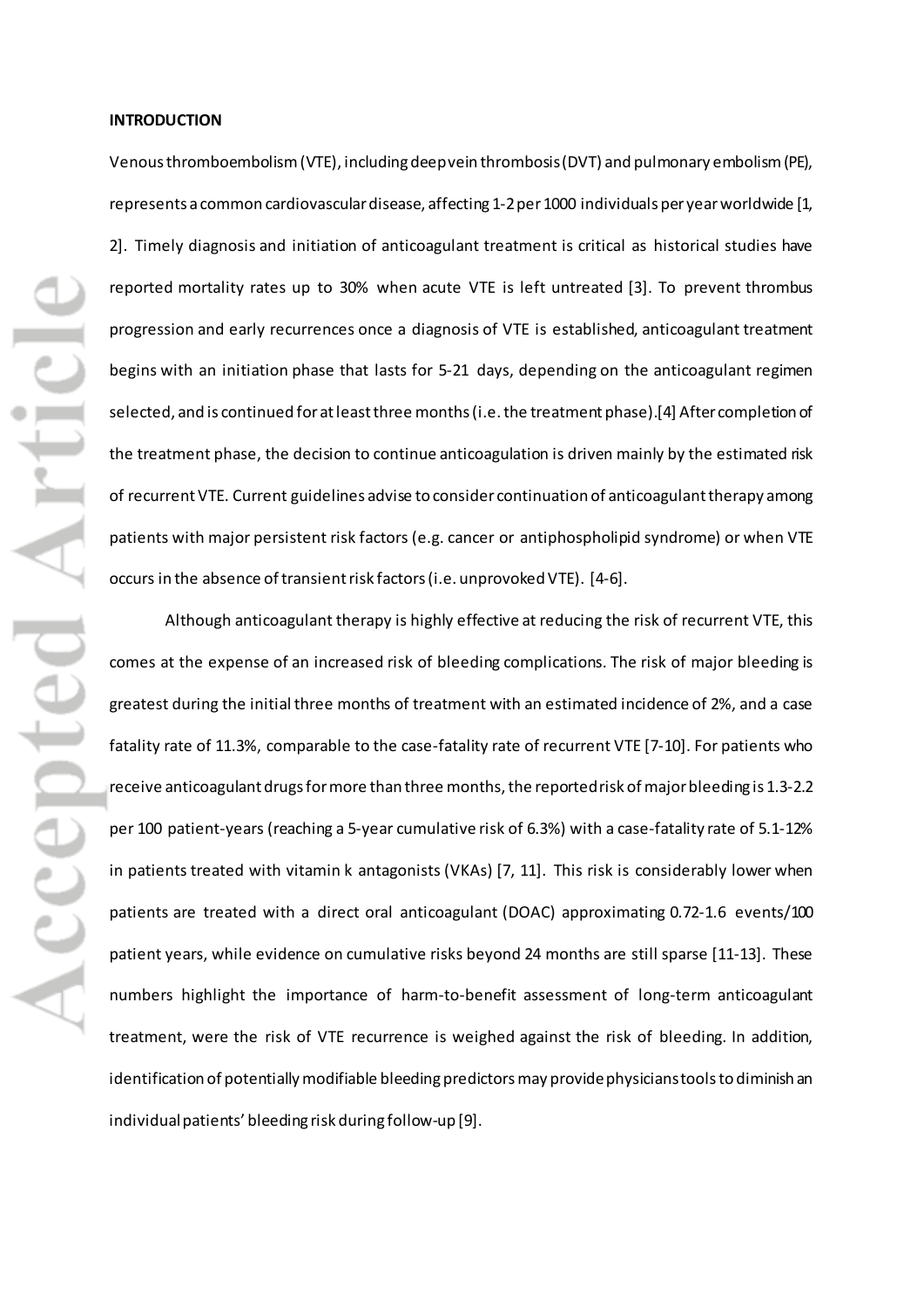Although current clinical guidelines on the management of VTE advocate the assessment of bleeding risk during treatment decisions [4, 5], specific guidance on how to assess bleeding risk is not standardized, and guidance to assess bleeding risk at least annually is based upon expert consensus [4]. In this communication by the Standardization Subcommittee (SSC) on Predictive and Diagnostic Variables of the International Society on Thrombosis and Haemostasis(ISTH), we aimed to summarize the published evidence on currently identified predictors and prediction tools for bleeding risk assessment in VTE patients using anticoagulant therapy, and propose recommendations for standardisation of the management of risk of bleeding in VTE patients in clinical practice.

#### **METHODS**

#### *Search strategy*

A systematicPubMed search was performed including combinations of MeSH terms and title/abstract terms which included MEDLINE records, PubMed Central records, and the NCBI Bookshelf for studies in all languages until 18 March 2021. The complete search string is available in the supplementary appendix (**S1**).

## *Study selection*

Studies were eligible for inclusion if they fulfilled the following criteria: 1) any retrospective or prospective cohort study or clinical trial; 2) inclusion of adult patients withobjectively confirmed acute lower or upper extremity DVT or acute PE[14], treated with any anticoagulant at therapeutic dose (unfractionated heparin, low molecular weight heparin, VKA or DOAC) or reduced dose DOAC; 3) included unselected patients or targeting a specific population (e.g. cancer patients, elderly patients, unprovoked VTE); and 4) evaluation of predictors or risk prediction modelsfor major bleeding, either with short or long term follow-up; and 5) written in English language. Studies were excluded from this analysesin case they did not involve a VTE population (e.g. atrial fibrillation (AF)); included paediatric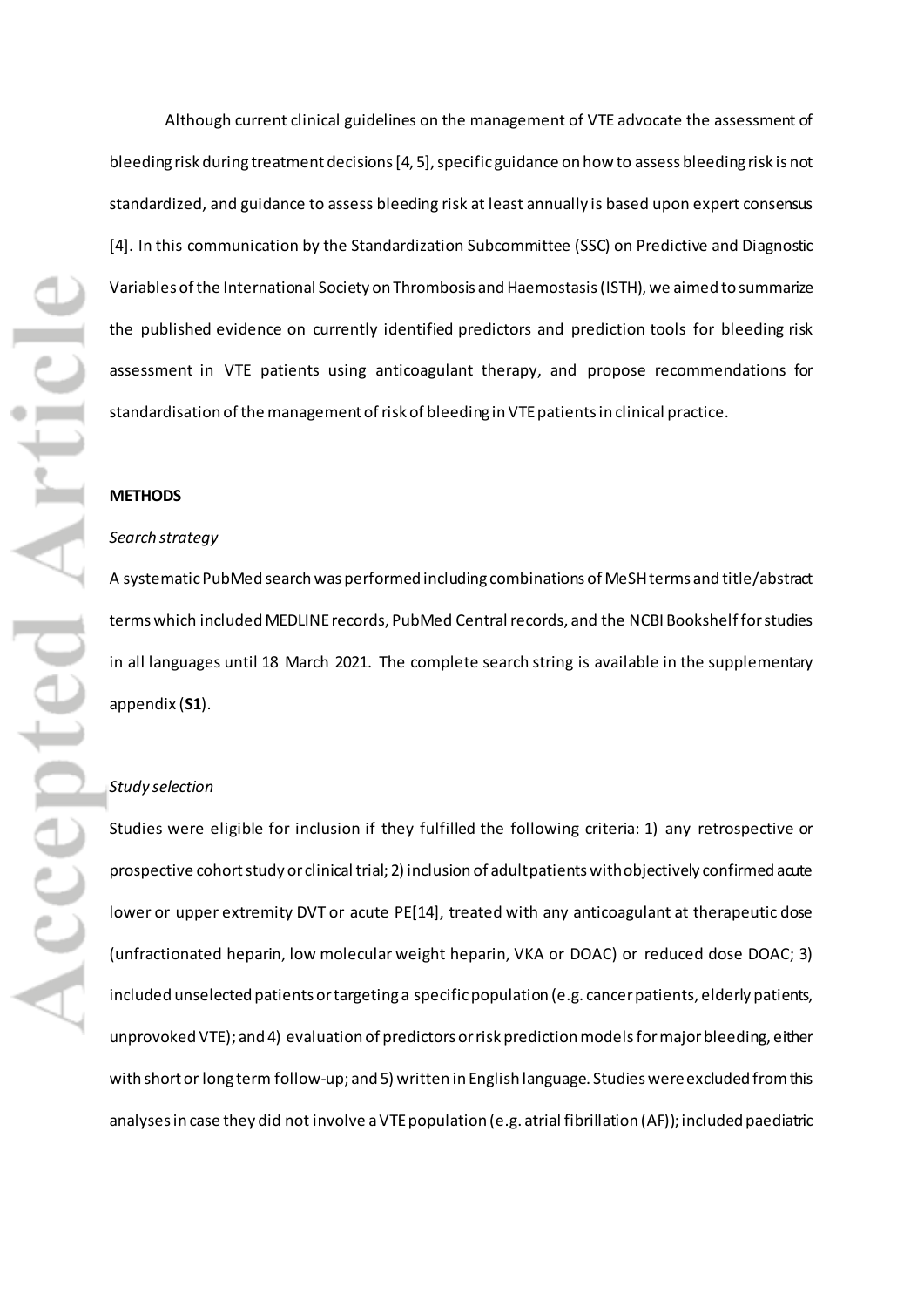patients; did not primarily assess predictors or scoring systems forprediction of majorbleeding; were review articles or meta-analysis or involved case series (<50 patients) or case reports.

Studies were screened for eligibility using Covidence software. Titles were directly imported into Covidence from the search databases and duplicates were removed. Eight authors(PLE, SCW, CM, PEM, JBH, KW, FAK, and HRE) independently screened the titles and abstracts in duplicate of all citations identified by the search strategy. Disagreements were resolved by a third reviewer. Three authors (PLE, FAK, and HRE) subsequently independently assessed full texts of the selected articles following screening and determined the final list of included studies. All disagreements were resolved by discussion and consensus during several online meetings.

# *Data extraction*

Included studies underwent systematic data extraction into a predefined standardized data capture tool by two authors (PLE and FAK). Data extraction included first author name, year of publicationand predictorsstudied or prediction model studied. In case a bleeding prediction model was studied: the number of variables included in the model, time period in which the model was evaluated (categorized as within the initial 3 months or beyond 3 months of anticoagulant treatment), type of anticoagulant used and patient subgroups in which the models were evaluated. For individual predictors, the strength of the association with major bleeding was graded as: limited (Odds Ratio (OR) 1-2); moderate (OR 1-5) or strong (OR >5). Individual predictorswere classified as modifiable, potential modifiable, or non-modifiable. For the definition of major bleeding, we adopted and extracted the definition provided in the individual studies.

# *Recommendations*

Based on the evidence identified by data extraction, recommendations were formed using best available evidence and discussed during several panel meetings. During the online SSC session at the 2021 ISTH Congress, the 392 participants were surveyed about these recommendations(Appendix II).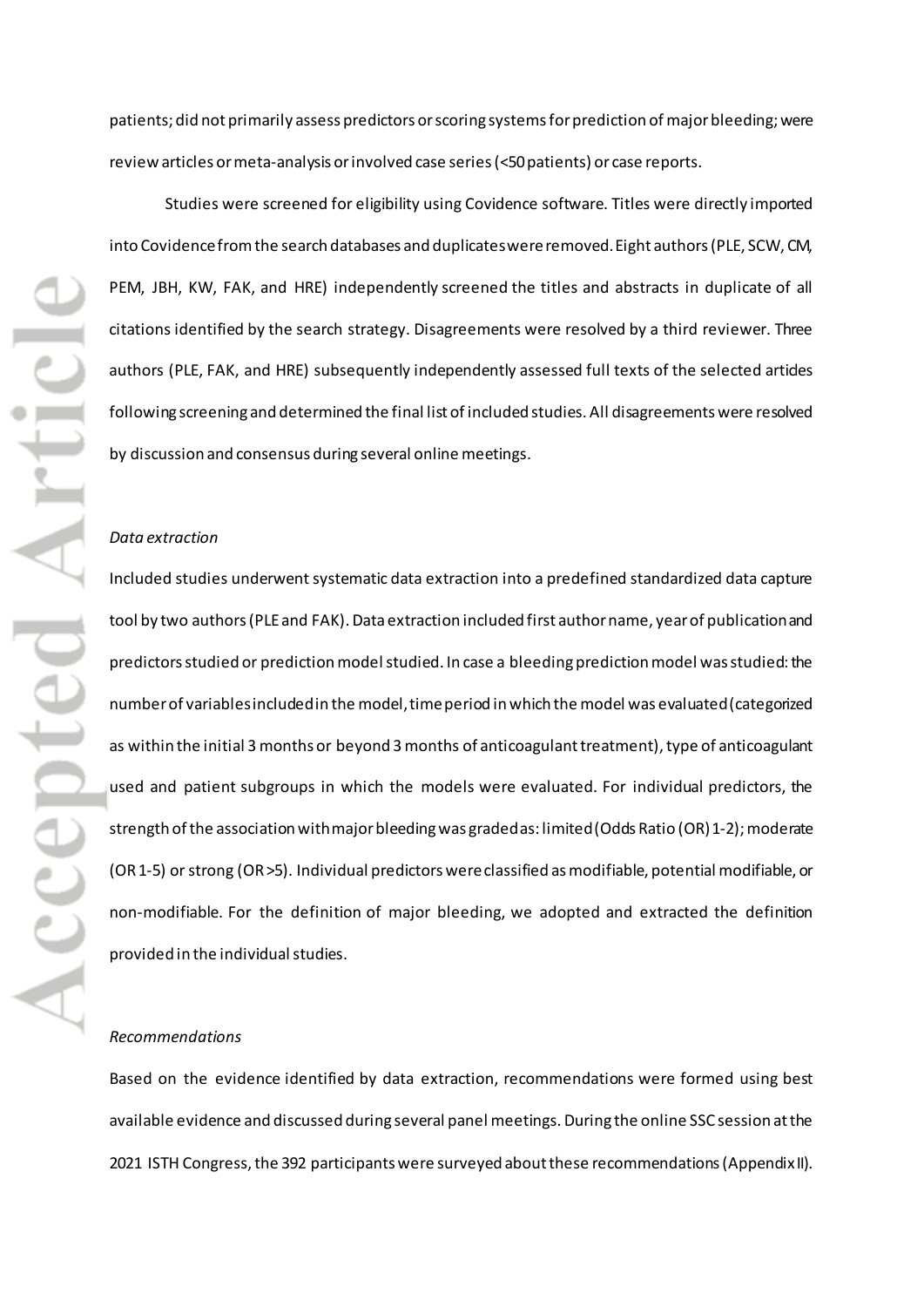A final consensus meeting was organized in which all panel members voted on formulation and level of the recommendations. Recommendations vary in strength given they are based on best available evidence and consensus formation. The wording 'we recommend' indicates a strong guidance statement, whereby we advise that the practice should be adopted in most cases. The wording 'we suggest' reflects a weak guidance statement, whereby we advise that the practice may be adopted.

#### **SUMMARY OF EVIDENCE**

#### *Study selection*

The search strategy yielded 740 references after removal of duplicates; 705 were excluded after review of titles and abstracts, leaving 35 references that were assessed for eligibility by full text review. Of those, 10 studies were excluded for reasons shown in **Figure 1**. Using citation searching, another nine references were identified that fulfilled the inclusion criteria. Therefore, a total of 34studies were used for data extraction.

## *Studies assessing individual predictors*

A total of 17 studies were eligible to evaluate the association between 14 individual predictors and major bleeding (**Table 1**). Of these predictors, two predictors were defined as modifiable (use of platelet inhibitors or non-steroid-anti-inflammatory drugs (NSAIDs) and hypertension), eight were defined as potential modifiable (renal insufficiency, cancer, anemia, frequent falls, liver disease, thrombocytopenia, labile international normalized ratio [INR] and diabetes) and four were nonmodifiable (prior bleeding, advanced age, sex and prior stroke).Of all predictors, prior bleeding, renal insufficiency, cancer, anemia and advanced age were most consistently associated with limited to moderately increased risk of bleeding across studies.

## *Risk prediction models*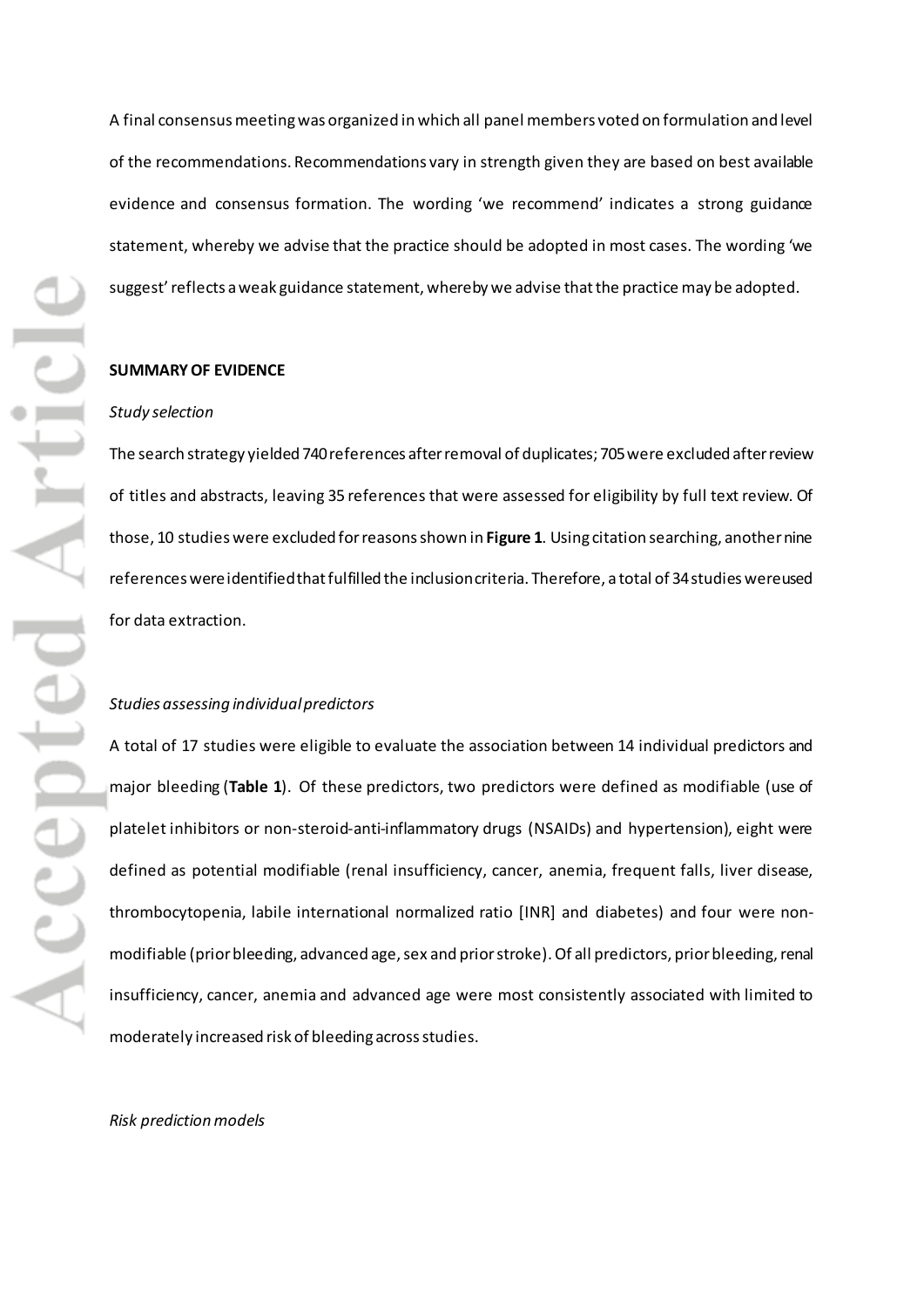In total, 17 bleeding risk prediction models were identified (**Table 2**). Of these models, ten were originally derived in VTE patients, and seven in patients with non-valvular AF. The studies evaluating these models differed considerably in design (prospective data collection, retrospective data collection, registry, clinical trial), case mix, follow-up duration, and definitions of predictors and major bleeding. There were no studies designed to prospectively assess and compare two or more prognostic models.

Predictors that were most frequently included in the prediction models were age, previous bleeding, active cancer, renal insufficiency, anaemia and history of hypertension. Most scores were evaluated in studies with a follow-up duration of three to six months. The VTE-BLEED score[15], HAS-BLED score[16], ACCP risk table[17], RIETE score[18] and the Kuijer score[19] are the most extensively studied. Details on the validation of these scores are provided in **Table 3**. Until now, none of these models has been applied in a prospective outcome study.

To date, no prospective outcome studies have been performed directly comparing the performance of bleeding risk models in the VTE population. Consequently, the SSC panel was unable to compare the discriminative performance between models.

## **DISCUSSION**

Bleeding risk assessment is an essential part of clinical decision-making in the management of anticoagulation for VTE. Despite accumulating evidence for bleeding risk prediction, current VTE management guidelines lack specific recommendations on the management of bleeding predictors. Therefore, this SSC summarized the evidence and developed guidance on this topic.

When considering predictorsassociated with anticoagulant-associated bleeding, an important step is to differentiate modifiable from non-modifiable predictors. Given that the risk of bleeding is highest during the initiation and treatment phases of anticoagulant therapy, identifyingmodifiable predictorsto decrease the bleeding risk is most relevantwhen VTE is diagnosed [10, 20].We therefore recommend that a first bleeding risk assessment should take place upon diagnosis of VTE and before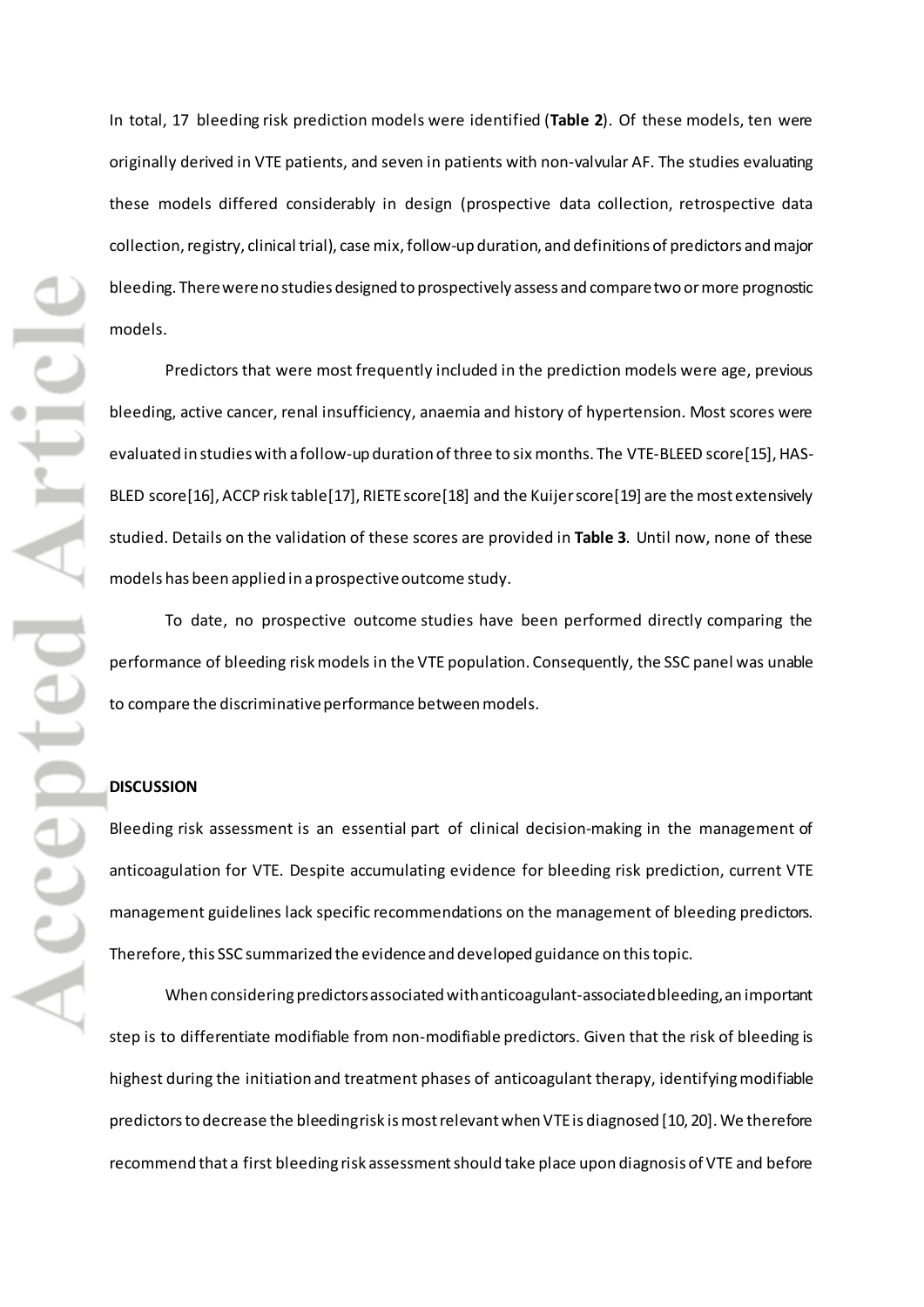introduction of anticoagulant treatment for newly diagnosed VTE regardless of where the diagnosis occurs. Of the (potentially) modifiable predictors, hypertension, use of concomitant antiplatelet therapy or NSAIDs, anemia and renal insufficiency were most consistently associated with higher bleeding risk. Although the association between antiplatelet agents and major bleeding in VTE patients was classified as limited in most studies, as patients using antiplatelet therapy were often excluded from the original studies, a recent meta-analysis provides further support for this association, demonstrating that the combination of antiplatelet therapy with VKA or DOACs in VTE patients increases the risk of major bleeding (OR 1.79; 95% CI: 1.22 – 1.63) [21]. Furthermore, in the atrial fibrillation population, both dual and triple anticoagulant therapy have been found to be associated with a substantially increased bleeding risk [22]. As this predictor is easily identifiable and avoidable, we recommend reviewing the indication for dual or triple anticoagulant therapy in any VTE patients, both at initiation of anticoagulant therapy and during follow-up. Although anemia is a symptom of bleeding rather than usually directly related to bleeding, and blood transfusion is unlikely to mitigate the bleeding risk, identifying and treating the cause of anemia may prevent bleeding complications. Identification of non-modifiable predictors is helpful to inform patients and physicians about the absolute risk of events and determine net clinical benefit of treatment, which is particularly relevant for extended treatment. Furthermore, in AF patients, it has been shown that successful targeting of modifiable risk factors can be achieved by relative simple interventions and can lead to reclassification of bleeding risk.[9, 23-25] Particularly, changes in risk factors over time were found to be more predictive for major bleeding than risk factors measured at baseline.[23, 24] Uncontrolled hypertension during follow-up of anticoagulant therapy has been associated with an increased risk for intracranial hemorrhage.[26] Also, a decline in renal function has been associated with an increased bleeding risk [27], whereas improvement in renal function has been demonstrated to reduce the risk of anticoagulant related bleeding [28]. Of note, VTE patients have a wider age range including younger patientswith fewer co-morbidities when compared to the AF population, which may confound above assumptions.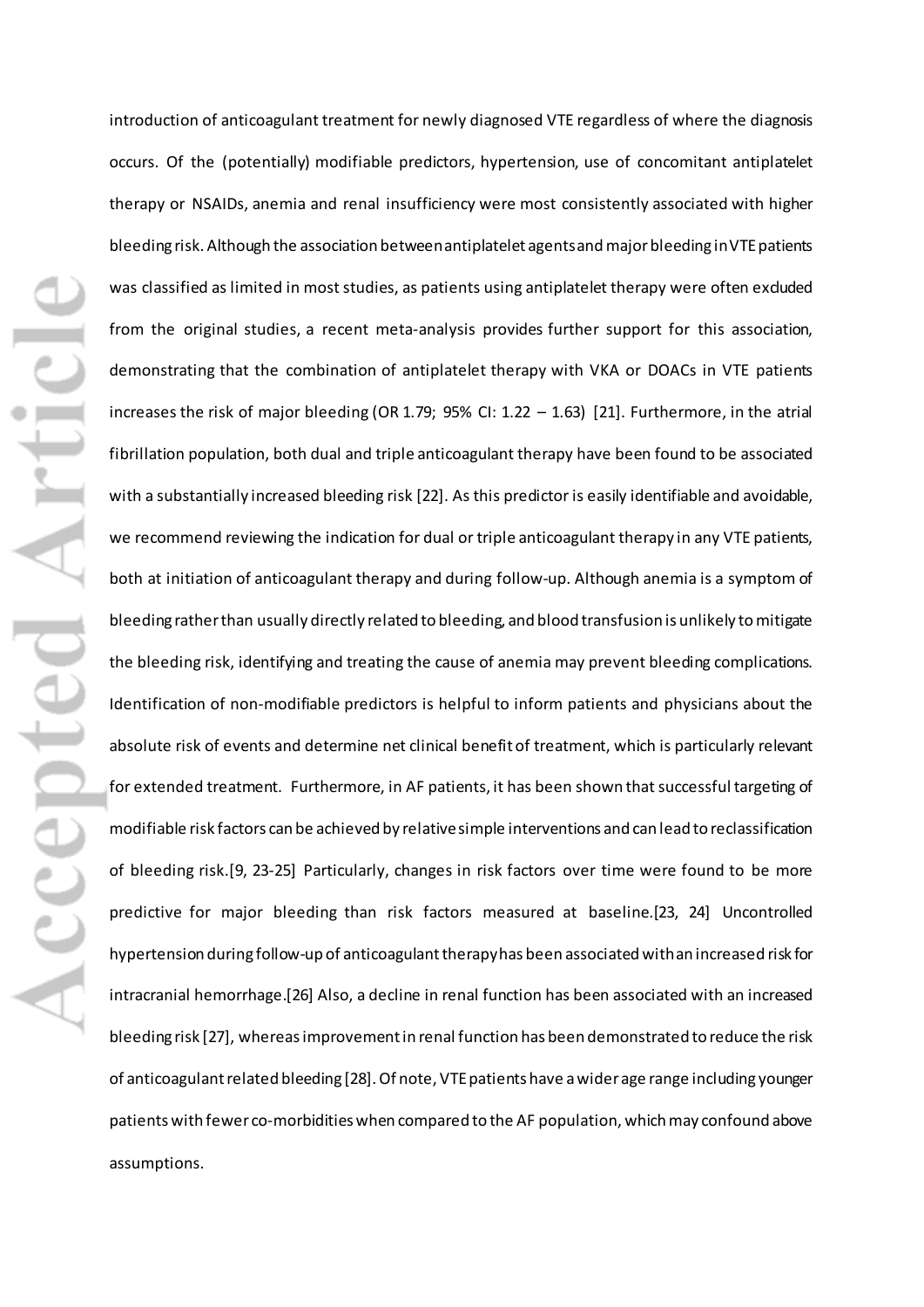With regard to risk prediction tools, we found an extensive list of models with largely overlapping components. As the impact of these models has not been tested in a VTE outcome study, we cannot recommend using bleeding risk prediction tools as stand-alone entities to define the optimal treatment duration. Instead, we suggest that these should be applied to estimate bleeding risk forextended-phase anticoagulation, and to plan the frequency of follow up. Patients with a higher risk for bleeding may benefit from more frequent re-assessment. At follow-up, a standardized inquiry reviewing new modifiable predictors for bleeding, the anticoagulant agent indication/dose reviewed, and the decision to continue extended-phaseanticoagulation. This provides essential input for shared decision making, were risks and benefits of treatment continuation should be weighed. For this purpose, we suggest using more extensively validated prediction scores in long-term follow-up of VTE patientswhich have demonstrated consistent predictive capability across patient subgroupsincluding patients treated with VKA or DOACs. Currently, VTE-BLEED, the RIETE score and the ACCP risk table among other models have been externally validated in separate populations from the derivation population (**Tables 2 & 3**). The panelists also agreed that future validation studies and prospective outcome studies are needed to confirm the clinical utility of these models over a wide range of VTE patients.

In recent years, several therapeutic strategies have been tested for extended-phase VTE treatment, including reduced dose DOACs. A meta-analysis found that reduced dose DOACs were as effective as full-dose treatment in preventing recurrent VTE at one year, with a trend towards fewer bleeding complications (RR 0.74; 95% CI: 0.52–1.05).[29] It should be stated that this strategy has only been evaluated in two of the four DOACs (apixaban and rivaroxaban) and that outcome data is not available beyond one year of follow-up. Definite evidence for a benefit of this strategy has thus not been provided. Nonetheless, for patients with a higher bleeding risk, adherence to a strategy with reduced dose DOAC is regarded an attractive option, and is endorsed by the CHEST guideline on antithrombotic therapy for VET disease.[4, 30]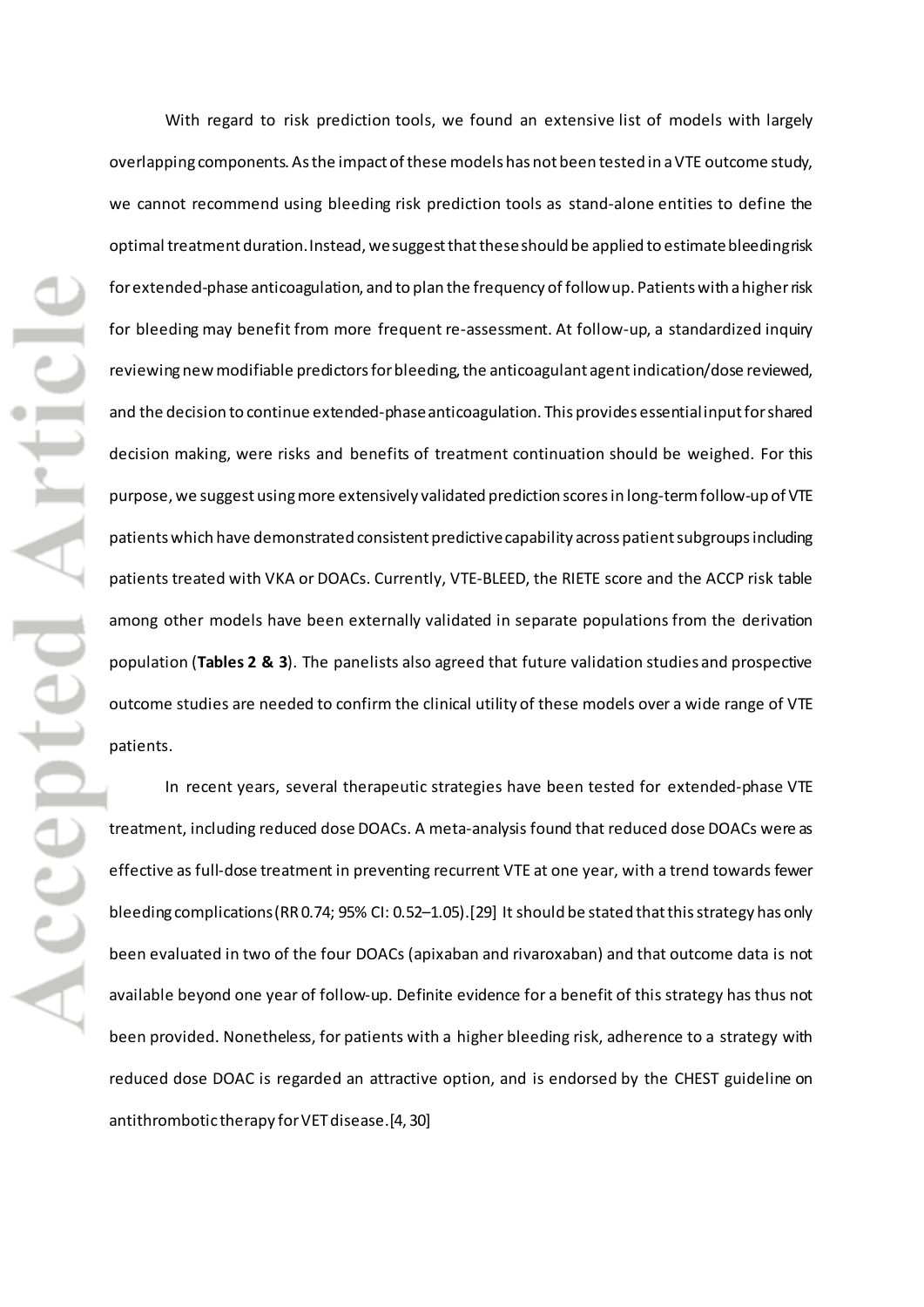epted Artic

To date, no randomized trials or management studies have been performed evaluating the impact of treatment decisions based on standardized bleeding risk assessment in VTE patients. The strength of the guidance statements is therefore based on review of the available data and consensus among the committee. The decision to continue anticoagulation is ultimately informed by estimation of the net clinical benefit of treatment for the patient taking into accountthe estimated risk reduction for recurrent thrombosis afforded by anticoagulation counterbalanced with the burden of anticoagulant therapy.

# **RECCOMENDATIONS**

- 1. We recommend estimation of a patient's bleeding risk at diagnosis of acute VTE before anticoagulation therapy is initiated.
- 2. We recommend bleeding risk assessment after completion of the treatment phase , and during the extended-phase anticoagulant therapy for VTE, at least annually; in patients at high risk of bleeding, the evaluation should be more frequent.
- 3. We recommend that bleeding risk assessment includes identification of the indication of concomitant use of platelet inhibitors or non-steroid-anti-inflammatory drugs and avoiding concomitant use if possible. We suggest that other (potentially) modifiable predictors should be identified early and targeted, in particular hypertension.
- We suggest routine standardized bleeding risk assessment during extended-phase anticoagulation. Preferably, this includes combining measurement of individual predictors with the use of a validated prediction model to support anticoagulation management decisions. For this purpose, we identify that the VTE-BLEED, the RIETE score and the ACCP risk table are among those most externally validated. Future validation studies and prospective outcome studies are needed to confirm the clinical utility of these models.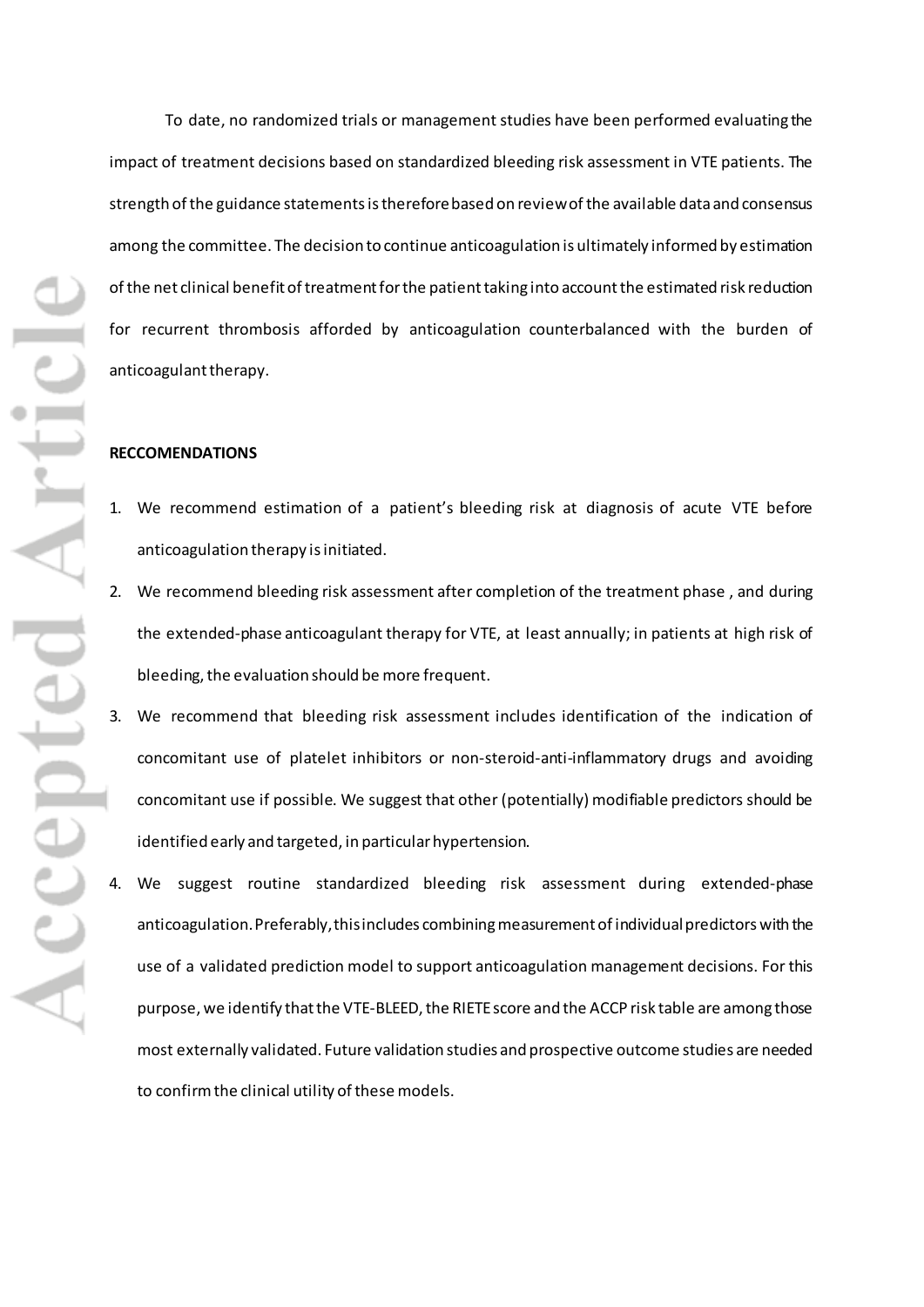### **RESEARCH PRIOTITIES**

Many bleeding risk assessment tools have been developed to predict bleeding among patients treated for VTE. Future research should prioritize validation of existing models, with attentiveness to vulnerable patient groups diagnosed with VTE, such as frail elderly or patients with cancer. Most importantly, interventional or management studies applying bleeding risk assessment tools in the decision-making process are urgently required. Clinical decision support and electronic alerts may improve routine standardized bleeding risk assessment. We encourage the use of structured bleeding risk assessment in any trial evaluating the long-term management of VTE.

#### **CONCLUSION**

Based on current evidence, we provide recommendations for the standardized management of bleeding risk in VTE patients during both the short- and long-term follow-up, and propose research priorities to improve our understanding and allow for solid guideline recommendations on this topic.

**Author statement**: All authors had full access to all the data in the study and take responsibility for the integrity of the data and the accuracy of the data analysis. PLE and FAK drafted the manuscript. All other authors provided intellectual input for revisions of the draft. All authors approved the final version of the manuscript.

**Author disclosures**: SCW, DC, KDW, CM, JBH, PEM, GJW, DMS, PLE andHRE report nothing to disclose. FAK discloses received research support from: Bayer, BMS, Boehringer-Ingelheim, MSD, Daiichi-Sankyo, Actelion, The Netherlands Organisation for Health Research and Development, The Dutch Thrombosis Association and The Dutch Heart Foundation. In addition, FAK was involved with the derivation of one of the bleeding models evaluated in this manuscript, namely the VTE-BLEED model.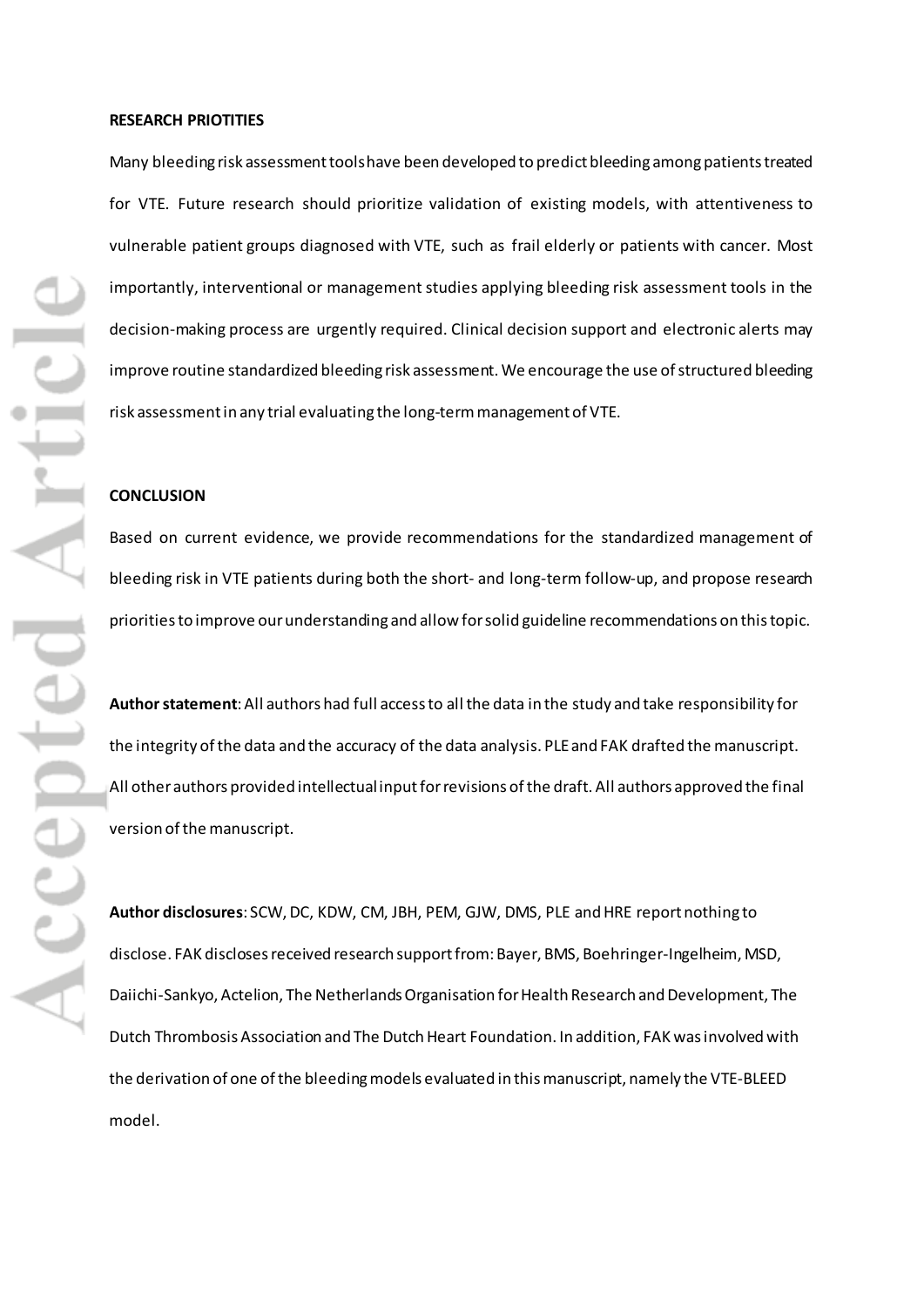**Funding Statement:** No funding for this study was provided.

# **REFERENCES**

1 Wolberg AS, Rosendaal FR, Weitz JI, Jaffer IH, Agnelli G, Baglin T, Mackman N. Venous thrombosis. *Nature reviews Disease primers*. 2015; **1**: 15006. 10.1038/nrdp.2015.6.

2 Huisman MV, Barco S, Cannegieter SC, Le Gal G, Konstantinides SV, Reitsma PH, Rodger M, Vonk Noordegraaf A, Klok FA. Pulmonary embolism. *Nature reviews Disease primers*. 2018; **4**: 18028. 10.1038/nrdp.2018.28.

3 Wood KE. Major pulmonary embolism: review of a pathophysiologic approach to the golden hour of hemodynamically significant pulmonary embolism. *Chest*. 2002; **121**: 877-905. 10.1378/chest.121.3.877.

4 Stevens SM, Woller SC, Kreuziger LB, Bounameaux H, Doerschug K, Geersing G-J, Huisman MV, Kearon C, King CS, Knighton AJ, Lake E, Murin S, Vintch JRE, Wells PS, Moores LK. Antithrombotic Therapy for VTE Disease: Second Update of the CHEST Guideline and Expert Panel Report. *Chest*. 2021; **160**: e545-e608. [https://doi.org/10.1016/j.chest.2021.07.055.](https://doi.org/10.1016/j.chest.2021.07.055)

5 Konstantinides SV, Meyer G, Becattini C, Bueno H, Geersing GJ, Harjola VP, Huisman MV, Humbert M, Jennings CS, Jimenez D, Kucher N, Lang IM, Lankeit M, Lorusso R, Mazzolai L, Meneveau N, Ni Ainle F, Prandoni P, Pruszczyk P, Righini M, Torbicki A, Van Belle E, Zamorano JL, Group ESCSD. 2019 ESC Guidelines for the diagnosis and management of acute pulmonary embolism developed in collaboration with the European Respiratory Society (ERS). *European heart journal*. 2020; **41**: 543- 603. 10.1093/eurheartj/ehz405.

6 Kearon C, Ageno W, Cannegieter SC, Cosmi B, Geersing G-J, Kyrle PA, the Subcommittees on Control of Anticoagulation, Predictive, Disease DViT. Categorization of patients as having provoked or unprovoked venous thromboembolism: guidance from the SSC of ISTH. *Journal of Thrombosis and Haemostasis*. 2016; **14**: 1480-3. [https://doi.org/10.1111/jth.13336.](https://doi.org/10.1111/jth.13336)

7 Linkins LA, Choi PT, Douketis JD. Clinical impact of bleeding in patients taking oral anticoagulant therapy for venous thromboembolism: a meta-analysis. *Ann Intern Med*. 2003; **139**: 893-900. 10.7326/0003-4819-139-11-200312020-00007.

8 Carrier M, Le GG, Wells PS, Rodger MA. Systematic review: case-fatality rates of recurrent venous thromboembolism and major bleeding events among patients treated for venous thromboembolism. *Ann Intern Med*. 2010; **152**: 578-89. 152/9/578 [pii];10.1059/0003-4819-152-9- 201005040-00008 [doi].

9 Klok FA, Huisman MV. How I assess and manage the risk of bleeding in patients treated for venous thromboembolism. *Blood*. 2020; **135**: 724-34. 10.1182/blood.2019001605.

10 Klok FA, Kooiman J, Huisman MV, Konstantinides S, Lankeit M. Predicting anticoagulantrelated bleeding in patients with venous thromboembolism: a clinically oriented review. *Eur Respir J*. 2015; **45**: 201-10. 10.1183/09031936.00040714.

11 Khan F, Tritschler T, Kimpton M, Wells PS, Kearon C, Weitz JI, Büller HR, Raskob GE, Ageno W, Couturaud F, Prandoni P, Palareti G, Legnani C, Kyrle PA, Eichinger S, Eischer L, Becattini C, Agnelli G, Vedovati MC, Geersing GJ, Takada T, Cosmi B, Aujesky D, Marconi L, Palla A, Siragusa S, Bradbury CA, Parpia S, Mallick R, Lensing AWA, Gebel M, Grosso MA, Thavorn K, Hutton B, Le Gal G, Fergusson DA, Rodger MA. Long-Term Risk for Major Bleeding During Extended Oral Anticoagulant Therapy for First Unprovoked Venous Thromboembolism : A Systematic Review and Meta-analysis. *Annals of internal medicine*. 2021; **174**: 1420-9. 10.7326/m21-1094.

12 Castellucci LA, Cameron C, Le Gal G, Rodger MA, Coyle D, Wells PS, Clifford T, Gandara E, Wells G, Carrier M. Efficacy and safety outcomes of oral anticoagulants and antiplatelet drugs in the secondary prevention of venous thromboembolism: systematic review and network meta-analysis. *Bmj*. 2013; **347**: f5133. 10.1136/bmj.f5133.

13 van der Hulle T, Kooiman J, den Exter PL, Dekkers OM, Klok FA, Huisman MV. Effectiveness and safety of novel oral anticoagulants as compared with vitamin K antagonists in the treatment of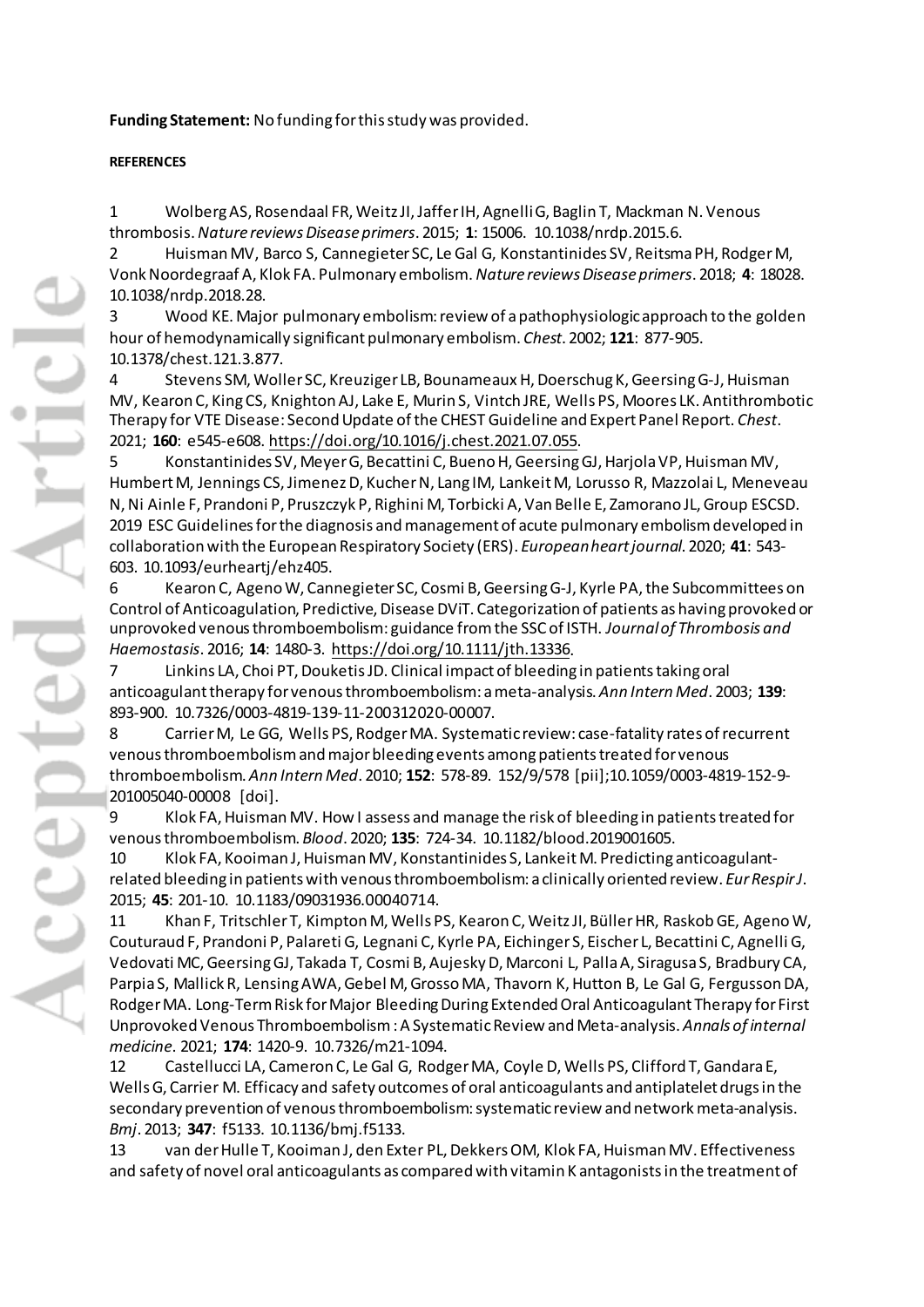acute symptomatic venous thromboembolism: a systematic review and meta-analysis. *Journal of thrombosis and haemostasis : JTH*. 2014; **12**: 320-8. 10.1111/jth.12485.

14 Le Gal G, Carrier M, Castellucci LA, Cuker A, Hansen JB, Klok FA, Langlois NJ, Levy JH, Middeldorp S, Righini M, Walters S. Development and implementation of common data elements for venous thromboembolism research: on behalf of SSC Subcommittee on official Communication from the SSC of the ISTH. *Journal of thrombosis and haemostasis : JTH*. 2021; **19**: 297-303. 10.1111/jth.15138.

15 Klok FA, Hösel V, Clemens A, Yollo WD, Tilke C, Schulman S, Lankeit M, Konstantinides SV. Prediction of bleeding events in patients with venous thromboembolism on stable anticoagulation treatment. *The European respiratory journal*. 2016; **48**: 1369-76. 10.1183/13993003.00280-2016.

16 Lip GY, Frison L, Halperin JL, Lane DA. Comparative validation of a novel risk score for predicting bleeding risk in anticoagulated patients with atrial fibrillation: the HAS-BLED (Hypertension, Abnormal Renal/Liver Function, Stroke, Bleeding History or Predisposition, Labile INR, Elderly, Drugs/Alcohol Concomitantly) score. *J Am Coll Cardiol*. 2011; **57**: 173-80. 10.1016/j.jacc.2010.09.024.

17 Kearon C, Akl EA, Comerota AJ, Prandoni P, Bounameaux H, Goldhaber SZ, Nelson ME, Wells PS, Gould MK, Dentali F, Crowther M, Kahn SR. Antithrombotic therapy for VTE disease: Antithrombotic Therapy and Prevention of Thrombosis, 9th ed: American College of Chest Physicians Evidence-Based Clinical Practice Guidelines. *Chest*. 2012; **141**: e419S-e94S. 141/2\_suppl/e419S [pii];10.1378/chest.11-2301 [doi].

18 Ruíz-Giménez N, Suárez C, González R, Nieto JA, Todolí JA, Samperiz AL, Monreal M. Predictive variables for major bleeding events in patients presenting with documented acute venous thromboembolism. Findings from the RIETE Registry. *Thrombosis and haemostasis*. 2008; **100**: 26-31. 10.1160/th08-03-0193.

19 Kuijer PM, Hutten BA, Prins MH, Buller HR. Prediction of the risk of bleeding during anticoagulant treatment for venous thromboembolism. *Archives of internal medicine*. 1999; **159**: 457-60. 10.1001/archinte.159.5.457.

20 Klok FA, Ageno W, Ay C, Bäck M, Barco S, Bertoletti L, Becattini C, Carlsen J, Delcroix M, van Es N, Huisman MV, Jara-Palomares L, Konstantinides S, Lang I, Meyer G, F NÁ, Rosenkranz S, Pruszczyk P. Optimal follow-up after acute pulmonary embolism: a position paper of the European Society of Cardiology Working Group on Pulmonary Circulation and Right Ventricular Function, in collaboration with the European Society of Cardiology Working Group on Atherosclerosis and Vascular Biology, endorsed by the European Respiratory Society. *European heart journal*. 2021. 10.1093/eurheartj/ehab816.

21 Valeriani E, Porreca E, Weitz JI, Schulman S, Candeloro M, Di Nisio M. Impact of concomitant antiplatelet therapy on the efficacy and safety of direct oral anticoagulants for acute venous thromboembolism: Systematic review and meta-analysis. *Journal of Thrombosis and Haemostasis*. 2020; **18**: 1661-71. [https://doi.org/10.1111/jth.14807.](https://doi.org/10.1111/jth.14807)

22 Rein Nv, Heide-Jørgensen U, Lijfering WM, Dekkers OM, Sørensen HT, Cannegieter SC. Major Bleeding Rates in Atrial Fibrillation Patients on Single, Dual, or Triple Antithrombotic Therapy. *Circulation*. 2019; **139**: 775-86. doi:10.1161/CIRCULATIONAHA.118.036248.

23 Peterson D, Geison E. Pharmacist Interventions to Reduce Modifiable Bleeding Risk Factors Using HAS-BLED in Patients Taking Warfarin. *Fed Pract*. 2017; **34**: S16-s20.

24 Chao TF, Lip GYH, Lin YJ, Chang SL, Lo LW, Hu YF, Tuan TC, Liao JN, Chung FP, Chen TJ, Chen SA. Incident Risk Factors and Major Bleeding in Patients with Atrial Fibrillation Treated with Oral Anticoagulants: A Comparison of Baseline, Follow-up and Delta HAS-BLED Scores with an Approach Focused on Modifiable Bleeding Risk Factors. *Thromb Haemost*. 2018; **118**: 768-77. 10.1055/s-0038- 1636534.

25 Bohm M, Brueckmann M, Eikelboom JW, Ezekowitz M, Frassdorf M, Hijazi Z, Hohnloser SH, Mahfoud F, Schmieder RE, Schumacher H, Wallentin L, Yusuf S. Cardiovascular outcomes, bleeding risk, and achieved blood pressure in patients on long-term anticoagulation with the thrombin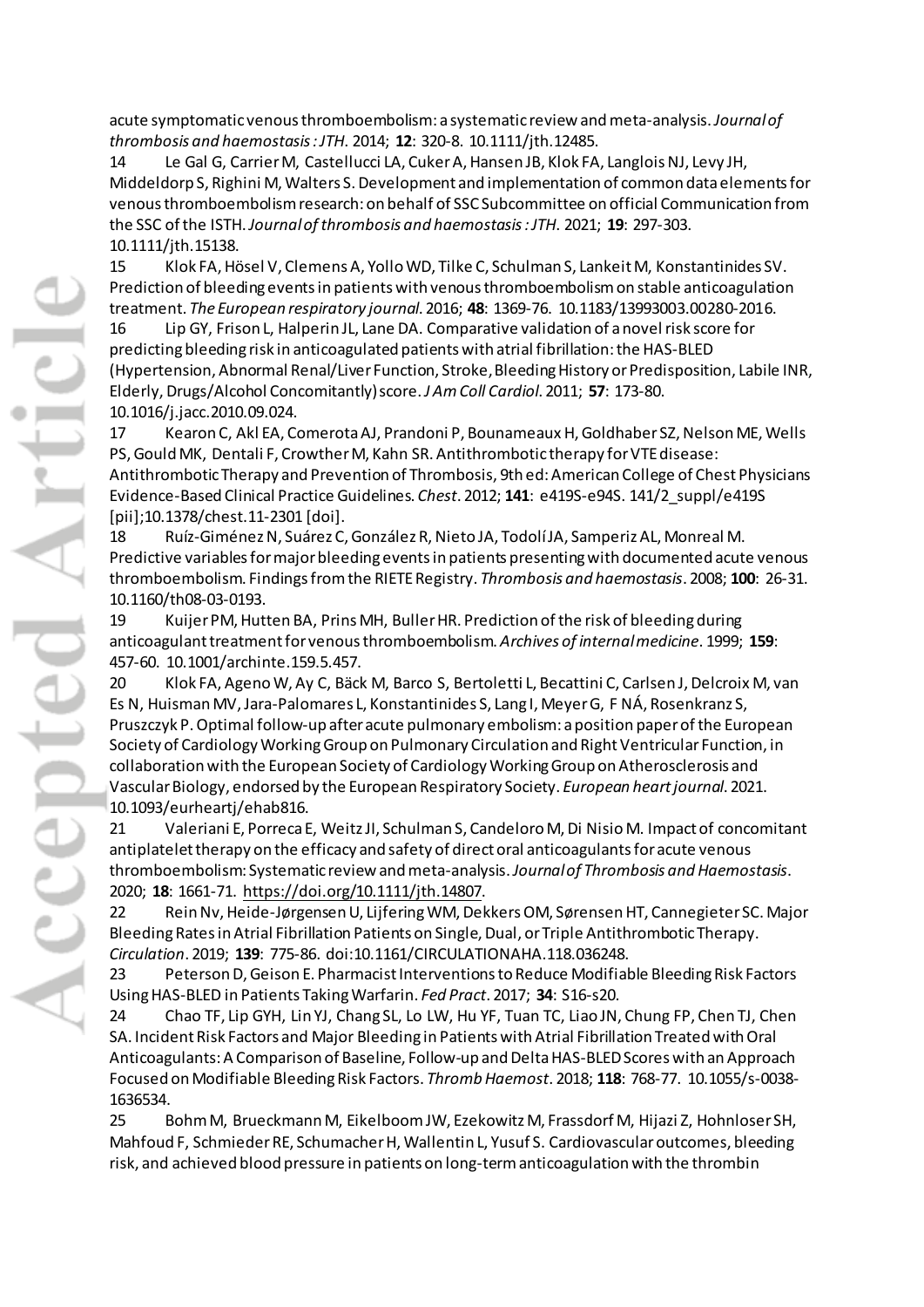antagonist dabigatran or warfarin: data from the RE-LY trial. *European heart journal*. 2020; **41**: 2848- 59. 10.1093/eurheartj/ehaa247.

26 Toyoda K, Yasaka M, Uchiyama S, Nagao T, Gotoh J, Nagata K, Koretsune Y, Sakamoto T, Iwade K, Yamamoto M, Takahashi JC, Minematsu K. Blood pressure levels and bleeding events during antithrombotic therapy: the Bleeding with Antithrombotic Therapy (BAT) Study. *Stroke*. 2010; **41**: 1440-4. 10.1161/strokeaha.110.580506.

27 Bonde AN, Lip GY, Kamper AL, Fosbøl EL, Staerk L, Carlson N, Torp-Pedersen C, Gislason G, Olesen JB. Renal Function and the Risk of Stroke and Bleeding in Patients With Atrial Fibrillation: An Observational Cohort Study. *Stroke*. 2016; **47**: 2707-13. 10.1161/strokeaha.116.014422.

28 Nijenhuis VJ, Peper J, Vorselaars VMM, Swaans MJ, De Kroon T, Van der Heyden JAS, Rensing B, Heijmen R, Bos WW, Ten Berg JM. Prognostic Value of Improved Kidney Function After Transcatheter Aortic Valve Implantation for Aortic Stenosis. *The American journal of cardiology*. 2018; **121**: 1239-45. 10.1016/j.amjcard.2018.01.049.

29 Vasanthamohan L, Boonyawat K, Chai-Adisaksopha C, Crowther M. Reduced-dose direct oral anticoagulants in the extended treatment of venous thromboembolism: a systematic review and meta-analysis. *Journal of thrombosis and haemostasis : JTH*. 2018; **16**: 1288-95. 10.1111/jth.14156.

30 Klok FA, Ageno W, Ay C, Bäck M, Barco S, Bertoletti L, Becattini C, Carlsen J, Delcroix M, van Es N, Huisman MV, Jara-Palomares L, Konstantinides S, Lang I, Meyer G, F NÁ, Rosenkranz S, Pruszczyk P. Optimal follow-up after acute pulmonary embolism: a position paper of the European Society of Cardiology Working Group on Pulmonary Circulation and Right Ventricular Function, in collaboration with the European Society of Cardiology Working Group on Atherosclerosis and Vascular Biology, endorsed by the European Respiratory Society. *Eur Heart J*. 2022; **43**: 183-9. 10.1093/eurheartj/ehab816.

31 Kooiman J, van Hagen N, Iglesias Del Sol A, Planken EV, Lip GY, van der Meer FJ, Cannegieter SC, Klok FA, Huisman MV. The HAS-BLED Score Identifies Patients with Acute Venous Thromboembolism at High Risk of Major Bleeding Complications during the First Six Months of Anticoagulant Treatment. *PloS one*. 2015; **10**: e0122520. 10.1371/journal.pone.0122520.

32 Brown JD, Goodin AJ, Lip GYH, Adams VR. Risk Stratification for Bleeding Complications in Patients With Venous Thromboembolism: Application of the HAS-BLED Bleeding Score During the First 6 Months of Anticoagulant Treatment. *Journal of the American Heart Association*. 2018; **7**. 10.1161/JAHA.117.007901.

33 Palareti G, Antonucci E, Mastroiacovo D, Ageno W, Pengo V, Poli D, Testa S, Tosetto A, Prandoni P. The American College of Chest Physician score to assess the risk of bleeding during anticoagulation in patients with venous thromboembolism. *Journal of thrombosis and haemostasis : JTH*. 2018; **16**: 1994-2002. 10.1111/jth.14253.

34 Scherz N, Mean M, Limacher A, Righini M, Jaeger K, Beer HJ, Frauchiger B, Osterwalder J, Kucher N, Matter CM, Banyai M, Angelillo-Scherrer A, Lammle B, Husmann M, Egloff M, Aschwanden M, Bounameaux H, Cornuz J, Rodondi N, Aujesky D. Prospective, multicenter validation of prediction scores for major bleeding in elderly patients with venous thromboembolism. *Journal of thrombosis and haemostasis : JTH*. 2013; **11**: 435-43. 10.1111/jth.12111.

35 Poli D, Antonucci E, Testa S, Cosmi B, Palareti G, Ageno W. The predictive ability of bleeding risk stratification models in very old patients on vitamin K antagonist treatment for venous thromboembolism: results of the prospective collaborative EPICA study. *Journal of thrombosis and haemostasis : JTH*. 2013; **11**: 1053-8. 10.1111/jth.12239.

36 Nishimoto Y, Yamashita Y, Morimoto T, Saga S, Amano H, Takase T, Hiramori S, Kim K, Oi M, Akao M, Kobayashi Y, Yoshikawa Y, Shiomi H, Kato T, Makiyama T, Ono K, Sato Y, Kimura T. Validation of the VTE-BLEED score's long-term performance for major bleeding in patients with venous thromboembolisms: From the COMMAND VTE registry. *Journal of thrombosis and haemostasis : JTH*. 2020; **18**: 624-32. 10.1111/jth.14691.

37 Martinez C, Katholing A, Wallenhorst C, Cohen AT. Prediction of significant bleeding during vitamin K antagonist treatment for venous thromboembolism in outpatients. *British journal of haematology*. 2020; **189**: 524-33. 10.1111/bjh.16383.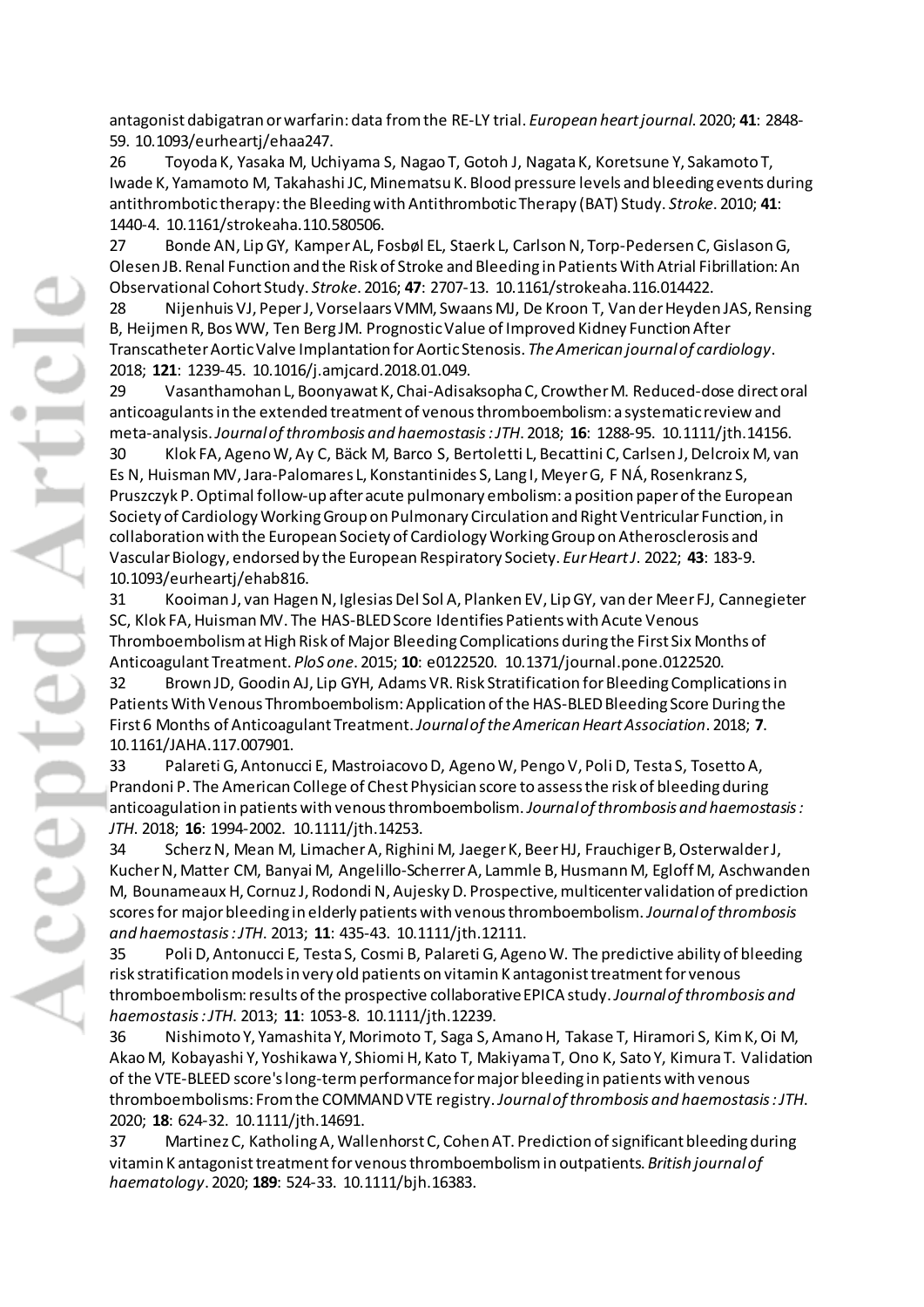38 Gaboreau Y, Zenatti N, Vermorel C, Imbert P, Bosson JL, Pernod G. Anemia and bleeding in patients receiving anticoagulant therapy for venous thromboembolism: comment. *Journal of thrombosis and thrombolysis*. 2018; **46**: 84-7. 10.1007/s11239-018-1668-4.

39 Gómez-Cuervo C, Rivas A, Visonà A, Ruiz-Giménez N, Blanco-Molina Á, Cañas I, Portillo J, López-Miguel P, Flores K, Monreal M. Predicting the risk for major bleeding in elderly patients with venous thromboembolism using the Charlson index. Findings from the RIETE. *Journal of thrombosis and thrombolysis*. 2021; **51**: 1017-25. 10.1007/s11239-020-02274-6.

40 White RH, Beyth RJ, Zhou H, Romano PS. Major bleeding after hospitalization for deepvenous thrombosis. *The American journal of medicine*. 1999; **107**: 414-24. 10.1016/s0002- 9343(99)00267-3.

41 Nieuwenhuis HK, Albada J, Banga JD, Sixma JJ. Identification of risk factors for bleeding during treatment of acute venous thromboembolism with heparin or low molecular weight heparin. *Blood*. 1991; **78**: 2337-43.

42 Di Nisio M, Raskob G, Buller HR, Grosso MA, Zhang G, Winters SM, Cohen A. Prediction of major and clinically relevant bleeding in patients with VTE treated with edoxaban or vitamin K antagonists. *Thrombosis and haemostasis*. 2017; **117**: 784-93. 10.1160/TH16-11-0830.

43 van Rein N, le Cessie S, van Vliet IP, Reitsma PH, van der Meer FJ, Lijfering WM, Cannegieter SC. Increased risk of major bleeding after a minor bleed during treatment with vitamin K antagonists is determined by fixed common risk factors. *Journal of thrombosis and haemostasis : JTH*. 2016; **14**: 948-52. 10.1111/jth.13306.

44 Kresoja KP, Ebner M, Rogge NIJ, Sentler C, Keller K, Hobohm L, Hasenfuss G, Konstantinides SV, Pieske B, Lankeit M. Prediction and prognostic importance of in-hospital major bleeding in a realworld cohort of patients with pulmonary embolism. *International journal of cardiology*. 2019; **290**: 144-9. 10.1016/j.ijcard.2019.03.017.

45 Klok FA, Barco S, Konstantinides SV. External validation of the VTE-BLEED score for predicting major bleeding in stable anticoagulated patients with venous thromboembolism. *Thrombosis and haemostasis*. 2017; **117**: 1164-70. 10.1160/TH16-10-0810.

46 Klok FA, Barco S, Konstantinides SV. Evaluation of VTE-BLEED for predicting intracranial or fatal bleeding in stable anticoagulated patients with venous thromboembolism. *The European respiratory journal*. 2018; **51**. 10.1183/13993003.00077-2018.

47 Skowronska M, Furdyna A, Ciurzynski M, Pacho S, Bienias P, Palczewski P, Kurnicka K, Jankowski K, Lipinska A, Uchacz K, Karolak B, Pruszczyk P. D-dimer levels enhance the discriminatory capacity of bleeding risk scores for predicting in-hospital bleeding events in acute pulmonary embolism. *European journal of internal medicine*. 2019; **69**: 8-13. 10.1016/j.ejim.2019.08.002.

48 Vedovati MC, Mancuso A, Pierpaoli L, Paliani U, Conti S, Ascani A, Galeotti G, Di Filippo F, Caponi C, Agnelli G, Becattini C. Prediction of major bleeding in patients receiving DOACs for venous thromboembolism: A prospective cohort study. *International journal of cardiology*. 2020; **301**: 167- 72. 10.1016/j.ijcard.2019.11.105.

49 Palareti G, Antonucci E, Ageno W, Mastroiacovo D, Poli D, Tosetto A. The American College of Chest Physician score to assess the risk of bleeding during anticoagulation in patients with venous thromboembolism: reply. *Journal of thrombosis and haemostasis : JTH*. 2018; **16**: 2539-40. 10.1111/jth.14300.

50 de Winter MA, Dorresteijn JAN, Ageno W, Ay C, Beyer-Westendorf J, Coppens M, Klok FA, Moustafa F, Riva N, Ruiz Artacho PC, Vanassche T, Nijkeuter M. Estimating Bleeding Risk in Patients with Cancer-Associated Thrombosis: Evaluation of Existing Risk Scores and Development of a New Risk Score. *Thrombosis and haemostasis*. 2021. 10.1055/s-0041-1735251.

51 Klok FA, Presles E, Tromeur C, Barco S, Konstantinides SV, Sanchez O, Pernod G, Raj L, Robin P, Le Roux PY, Hoffman C, Mélac S, Bertoletti L, Girard P, Laporte S, Mismetti P, Meyer G, Leroyer C, Couturaud F. Evaluation of the predictive value of the bleeding prediction score VTE-BLEED for recurrent venous thromboembolism. *Research and practice in thrombosis and haemostasis*. 2019; **3**: 364-71. 10.1002/rth2.12214.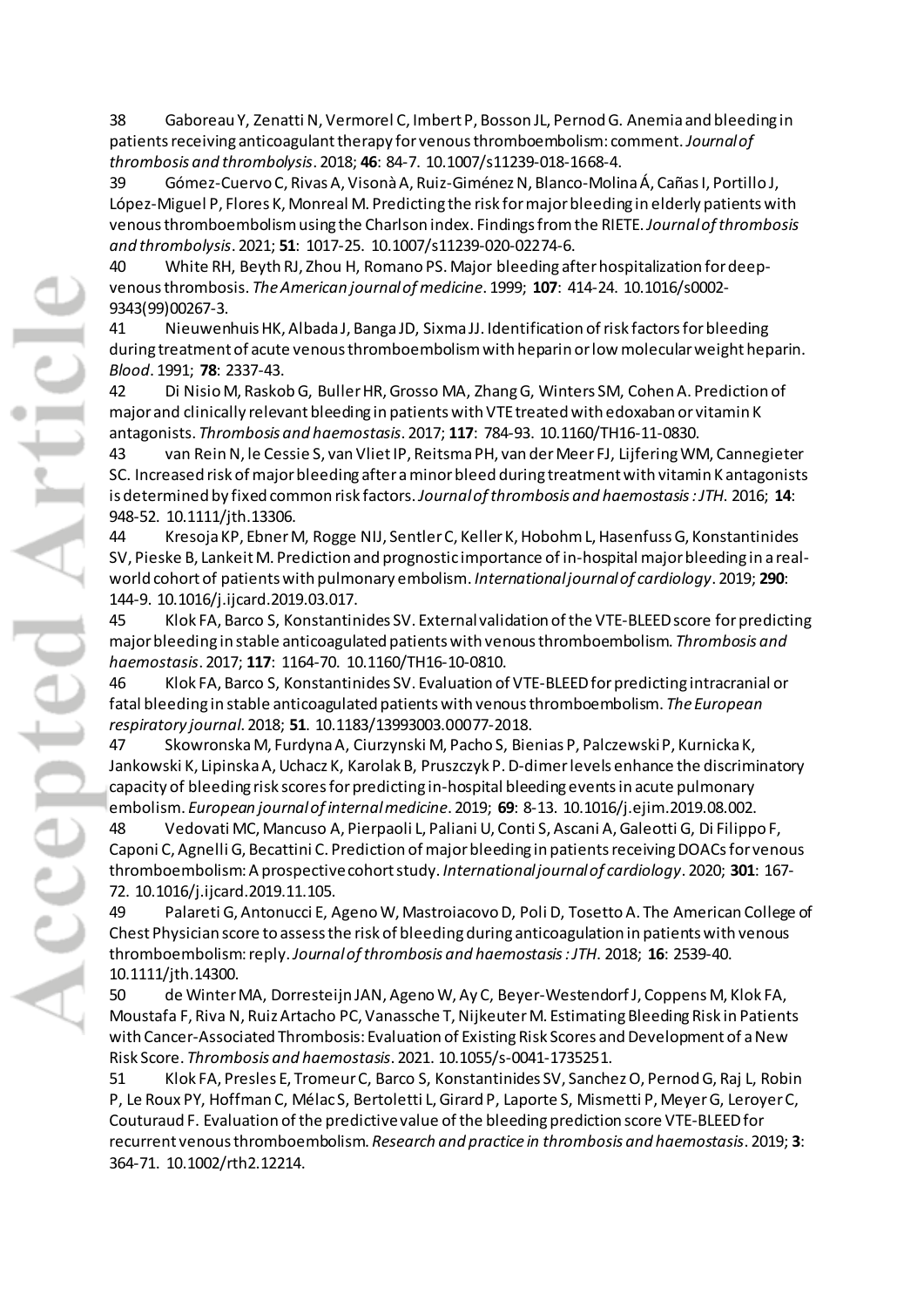52 Chopard R, Piazza G, Falvo N, Ecarnot F, Besutti M, Capellier G, Schiele F, Badoz M, Meneveau N. An Original Risk Score to Predict Early Major Bleeding in Acute Pulmonary Embolism: The Syncope, Anemia, Renal Dysfunction (PE-SARD) Bleeding Score. *Chest*. 2021; **160**: 1832-43. 10.1016/j.chest.2021.06.048.

53 Di Nisio M, Ageno W, Rutjes AW, Pap AF, Buller HR. Risk of major bleeding in patients with venous thromboembolism treated with rivaroxaban or with heparin and vitamin K antagonists. *Thrombosis and haemostasis*. 2016; **115**: 424-32. 10.1160/TH15-06-0474.

54 Kline JA, Jimenez D, Courtney DM, Ianus J, Cao L, Lensing AW, Prins MH, Wells PS. Comparison of Four Bleeding Risk Scores to Identify Rivaroxaban-treated Patients With Venous Thromboembolism at Low Risk for Major Bleeding. *Academic emergency medicine : official journal of the Society for Academic Emergency Medicine*. 2016; **23**: 144-50. 10.1111/acem.12865.

55 Klok FA, Niemann C, Dellas C, Hasenfuß G, Konstantinides S, Lankeit M. Performance of five different bleeding-prediction scores in patients with acute pulmonary embolism. *Journal of thrombosis and thrombolysis*. 2016; **41**: 312-20. 10.1007/s11239-015-1239-x.

56 Seiler E, Limacher A, Mean M, Beer HJ, Osterwalder J, Frauchiger B, Righini M, Aschwanden M, Matter CM, Banyai M, Kucher N, Staub D, Lammle B, Rodondi N, Squizzato A, Aujesky D. Derivation and validation of a novel bleeding risk score for elderly patients with venous thromboembolism on extended anticoagulation. *Thrombosis and haemostasis*. 2017; **117**. 10.1160/TH-17-03-0162.

57 Zhang Z, Lei J, Zhai Z, Yang Y, Wan J, Xie W, Wang C. Comparison of prediction value of four bleeding risk scores for pulmonary embolism with anticoagulation: A real-world study in Chinese patients. *The clinical respiratory journal*. 2019; **13**: 139-47. 10.1111/crj.12993.

58 Piovella C, Dalla Valle F, Trujillo-Santos J, Pesavento R, López L, Font L, Valle R, Nauffal D, Monreal M, Prandoni P. Comparison of four scores to predict major bleeding in patients receiving anticoagulation for venous thromboembolism: findings from the RIETE registry. *Internal and emergency medicine*. 2014; **9**: 847-52. 10.1007/s11739-014-1073-8.

59 Riva N, Bellesini M, Di Minno MN, Mumoli N, Pomero F, Franchini M, Fantoni C, Lupoli R, Brondi B, Borretta V, Bonfanti C, Ageno W, Dentali F. Poor predictive value of contemporary bleeding risk scores during long-term treatment of venous thromboembolism. A multicentre retrospective cohort study. *Thrombosis and haemostasis*. 2014; **112**: 511-21. 10.1160/TH14-01-0081.

60 Wester JP, de Valk HW, Nieuwenhuis HK, Brouwer CB, van der Graaf Y, Meuwissen OJ, Hart HC, Sixma JJ, Banga JD. Risk factors for bleeding during treatment of acute venous thromboembolism. *Thrombosis and haemostasis*. 1996; **76**: 682-8.

61 Keller K, Münzel T, Hobohm L, Ostad MA. Predictive value of the Kuijer score for bleeding and other adverse in-hospital events in patients with venous thromboembolism. *International journal of cardiology*. 2021; **329**: 179-84. 10.1016/j.ijcard.2020.11.075.

62 Rief P, Raggam RB, Hafner F, Avian A, Hackl G, Cvirn G, Brodmann M, Gary T. Calculation of HAS-BLED Score Is Useful for Early Identification of Venous Thromboembolism Patients at High Risk for Major Bleeding Events: A Prospective Outpatients Cohort Study. *Seminars in thrombosis and hemostasis*. 2018; **44**: 348-52. 10.1055/s-0037-1607433.

63 Wells PS, Forgie MA, Simms M, Greene A, Touchie D, Lewis G, Anderson J, Rodger MA. The outpatient bleeding risk index: validation of a tool for predicting bleeding rates in patients treated for deep venous thrombosis and pulmonary embolism. *Archives of internal medicine*. 2003; **163**: 917-20. 10.1001/archinte.163.8.917.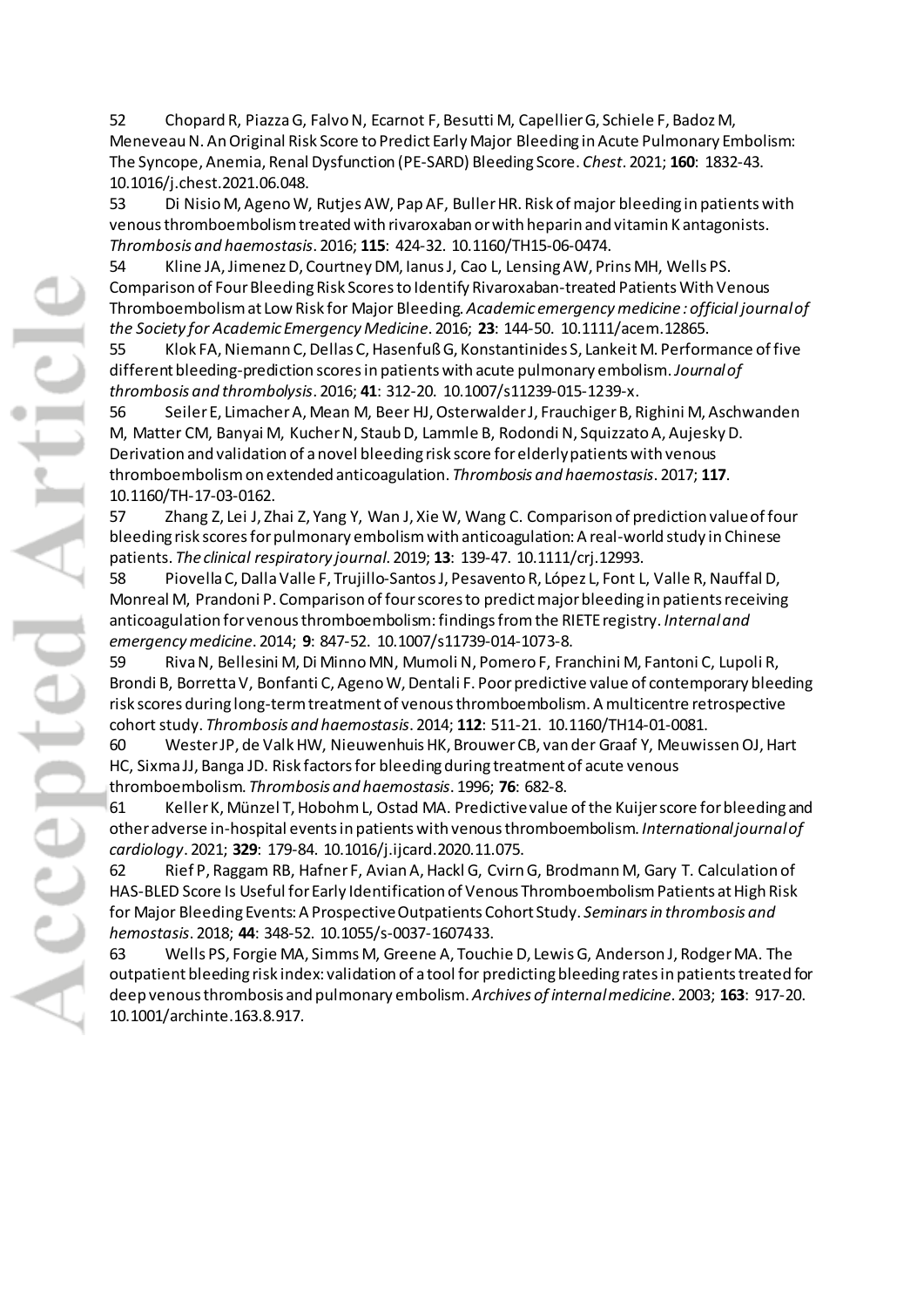# **TABLES AND FIGURES**

**Table 1:** Overview of individual predictors of major bleeding identified in VTE studies. Predictors are ranked on strength of association. Modifiable (green), potentially modifiable (gray) and non-modifiable (white) predictors are color coded.

| Variable            | <b>Relevant studies</b>       | Strength of association (univariate)           |                                                                  |                                                                  |               |  |  |  |  |
|---------------------|-------------------------------|------------------------------------------------|------------------------------------------------------------------|------------------------------------------------------------------|---------------|--|--|--|--|
|                     |                               | No association                                 | Limited                                                          | <b>Moderate</b>                                                  | <b>Strong</b> |  |  |  |  |
|                     |                               |                                                | $(OR 1-2)$                                                       | $(OR 2-5)$                                                       | (OR > 5)      |  |  |  |  |
| Prior bleeding      | $[15, 18, 31-43]$             |                                                | $\vert\vert\vert\vert\vert\vert\vert$                            |                                                                  |               |  |  |  |  |
| Renal insufficiency | $[15, 18, 31-42, 44]$         | $\mathsf{I}$                                   |                                                                  | 11111                                                            | $\mathbf{H}$  |  |  |  |  |
| Cancer              | [15, 18, 19, 32-36, 40-42,    | $\mathop{\rm H}\nolimits$                      | $\ensuremath{\mathsf{H}}$                                        |                                                                  |               |  |  |  |  |
|                     | 44]                           |                                                |                                                                  |                                                                  |               |  |  |  |  |
| Anemia              | $[15, 33, 34, 36-39, 41, 42,$ | $\ensuremath{\mathsf{H}}$                      | $\ensuremath{\mathsf{III}}\xspace$                               | $\mbox{H\hspace{-.1em}I\hspace{-.1em}I} \mbox{H\hspace{-.1em}I}$ |               |  |  |  |  |
|                     | 44]                           |                                                |                                                                  |                                                                  |               |  |  |  |  |
| Elderly             | [15, 18, 19, 31, 33, 34, 36-  | $\sf H$                                        | $\mbox{H\hspace{-.1em}I\hspace{-.1em}I} \mbox{H\hspace{-.1em}I}$ | $\mathop{\rm H}\nolimits\mathop{\rm H}\nolimits$                 |               |  |  |  |  |
|                     | 38, 40-42]                    |                                                |                                                                  |                                                                  |               |  |  |  |  |
| Use of platelet     | $[15, 18, 31-35, 38, 39, 41]$ | Ш                                              | HIII                                                             | $\rm H$                                                          |               |  |  |  |  |
| inhibitors or non-  |                               |                                                |                                                                  |                                                                  |               |  |  |  |  |
| steroidal anti-     |                               |                                                |                                                                  |                                                                  |               |  |  |  |  |
| inflammatory drugs  |                               |                                                |                                                                  |                                                                  |               |  |  |  |  |
| Hypertension        | [15, 31, 32, 35, 38, 39, 41,  | Ш                                              | III                                                              |                                                                  |               |  |  |  |  |
|                     | 42]                           |                                                |                                                                  |                                                                  |               |  |  |  |  |
| Frequent falls      | [33, 35, 38]                  |                                                | $\ensuremath{\mathsf{III}}\xspace$                               |                                                                  |               |  |  |  |  |
| Liver disease       | [32, 34, 37, 38, 42]          | $\sf II$                                       | $\ensuremath{\mathsf{III}}\xspace$                               |                                                                  |               |  |  |  |  |
| Sex                 | $[18, 19, 32, 34, 37-42]$     | $\mathop{\rm H\hspace{-.1em}H\hspace{-.1em}H}$ | $\mathsf{H}\mathsf{H}$                                           |                                                                  |               |  |  |  |  |
| Prior Stroke        | $[32-35, 37-39, 41, 42]$      | $\rm H\rm HI$                                  | $\mathsf{III}\xspace$                                            |                                                                  |               |  |  |  |  |
| Thrombocytopenia    | [33, 38, 42]                  | I                                              | $\mathsf{I}$                                                     | T                                                                |               |  |  |  |  |
| LabileINR           | [31, 33, 35]                  | $\sf H$                                        |                                                                  | L                                                                |               |  |  |  |  |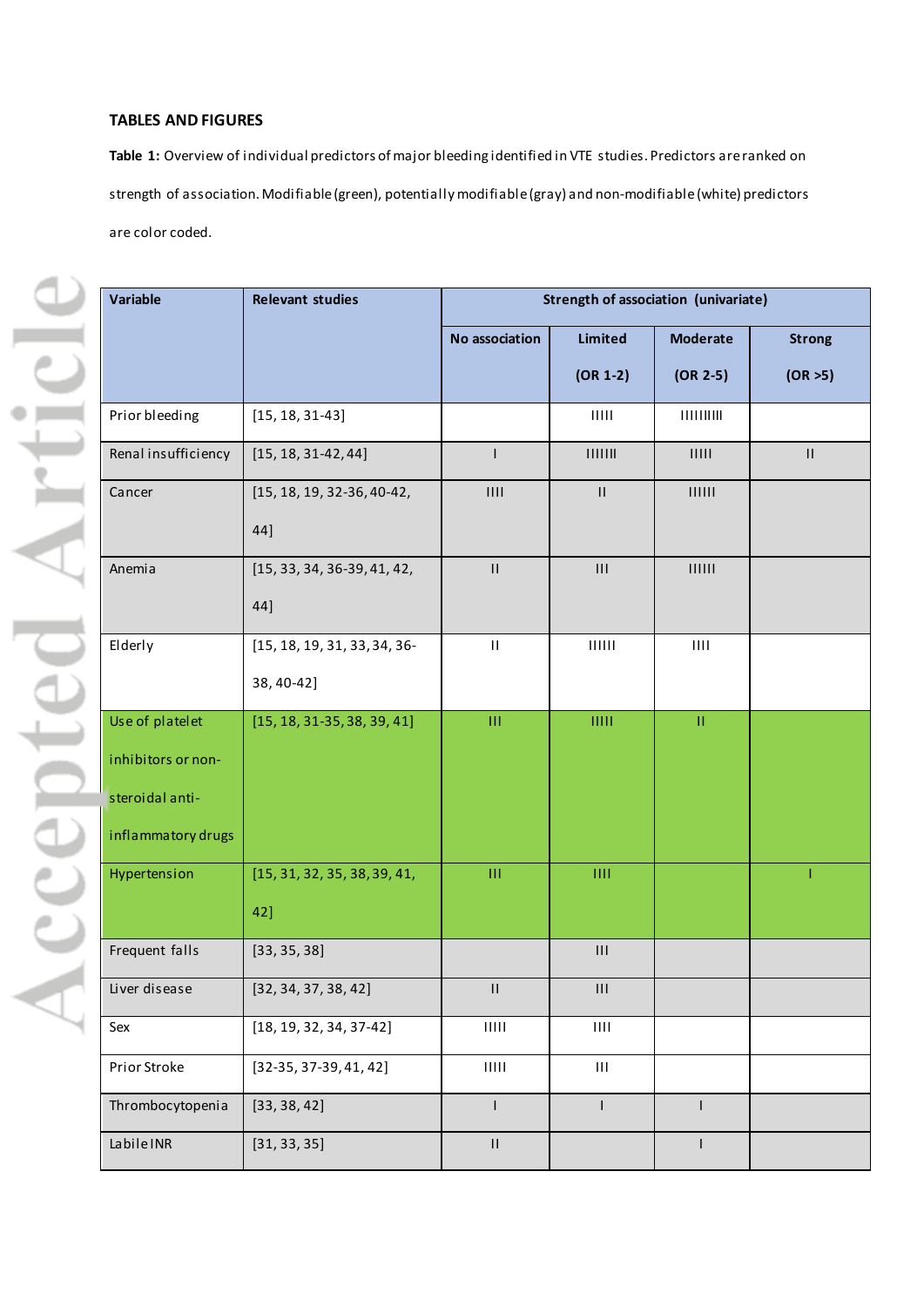| $[33-35, 38, 39, 41, 42]$<br><b>Diabetes</b> | 11111 | Ш |  |  |
|----------------------------------------------|-------|---|--|--|
|----------------------------------------------|-------|---|--|--|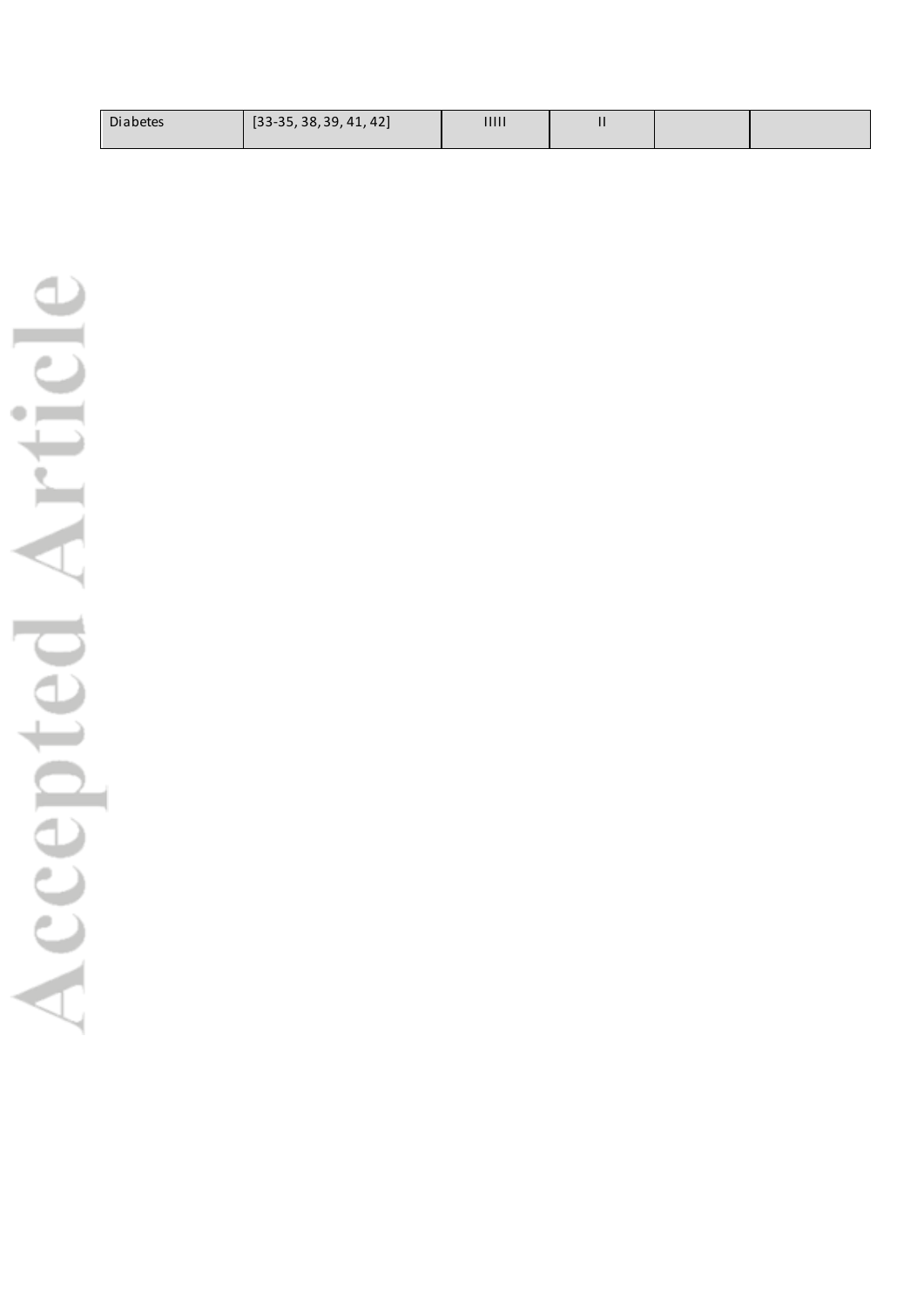rticle **Table 2:** Overview of bleeding risk prediction models developed for or tested in VTE patients. **Model Number of Outcome** External evaluation **External evaluation** Evaluation in subgroups **Time period** Anticoagulants Definition of major bleeding **variables** Retrospective Prospective Overall Unprovoked Cancer Elderly First 3 Beyond 3 VKA Anti-Antimonths months Xa IIa VTE-6 2-level [44-48] [36, 37, 49-52] X X X X X X X X ISTH major bleeding BLEED RIETE 6 3-level [34, 35, 47, [37, 52, 58, 59] X X X X X X Investigator-reported overt bleeding 48, 53-57] requiring transfusion of ≥2 units of blood, intracranial or retroperitoneal or spinal location, or leading to death 4 3-level [57, 60] - X X X X X Bleeding that leads to death, to interruption Nieuwen huis of treatment, to blood transfusion, or to a decrease in hemoglobin level of >2.42 g/dL Seiler 7 3-level - - X X X X ISTH major bleeding 3 different No X X X ISTH major bleeding Einstein [42] **| - | X | | | | X | Median** models threshold 183 days score proposed provided Hokusai 5 No X X ISTH major bleeding - | - | X | | | | X | Median  $\Delta$ C threshold 267 days score provided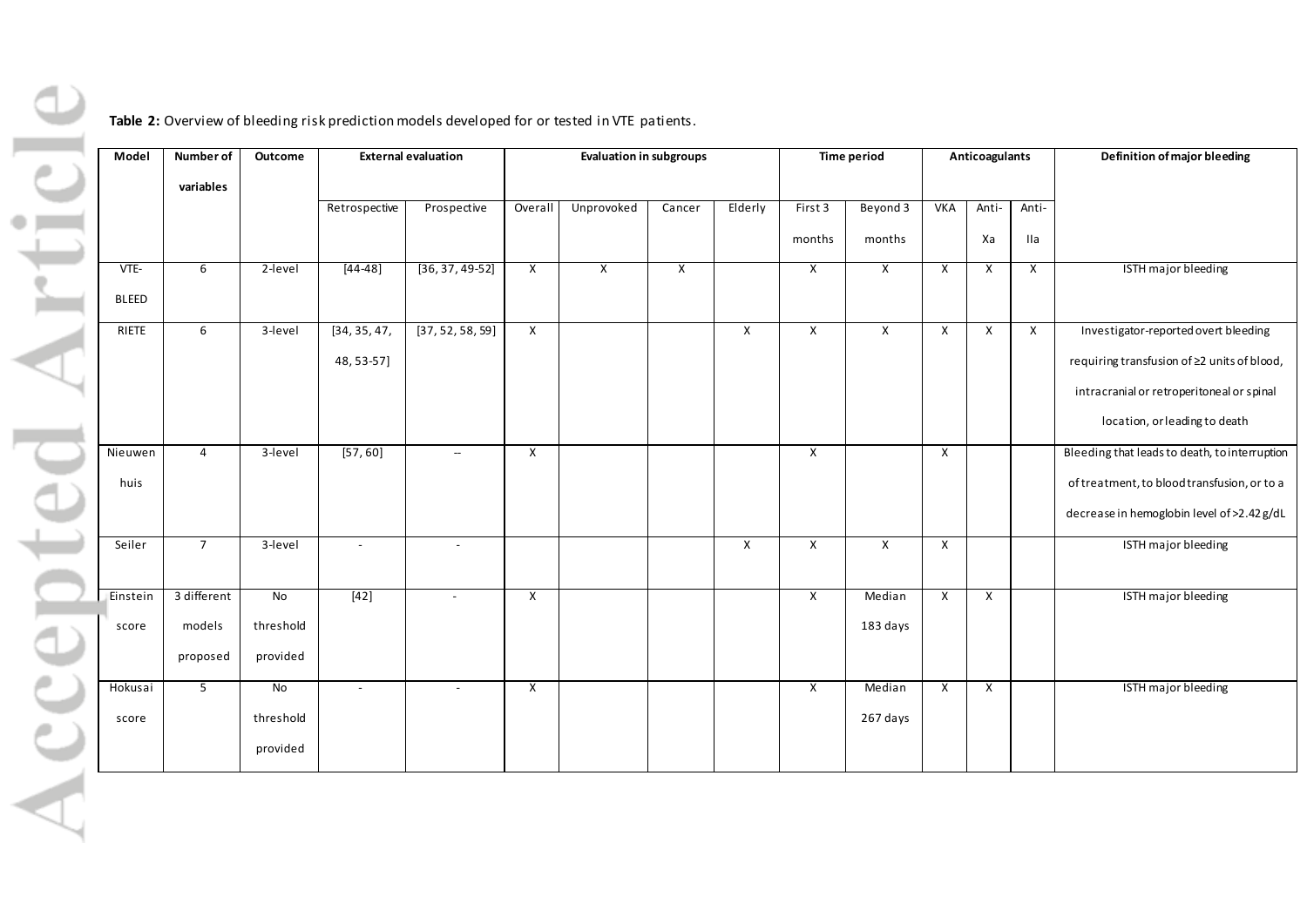| table | Kuijer<br><b>ACCP</b> risk<br>18 | $\overline{3}$<br>3-level<br>3-level | [34, 42, 48,<br>53-57]   | [19, 58, 59, 61]         | $\mathsf{X}$            |  | $\pmb{\mathsf{X}}$ | X              | X                  | $\mathsf{x}$ | $\mathsf{X}$            | $\mathsf{X}$ | ≥2 g/dL drop in hemoglobin, requiring          |
|-------|----------------------------------|--------------------------------------|--------------------------|--------------------------|-------------------------|--|--------------------|----------------|--------------------|--------------|-------------------------|--------------|------------------------------------------------|
|       |                                  |                                      |                          |                          |                         |  |                    |                |                    |              |                         |              |                                                |
|       |                                  |                                      |                          |                          |                         |  |                    |                |                    |              |                         |              |                                                |
|       |                                  |                                      |                          |                          |                         |  |                    |                |                    |              |                         |              | transfusion of ≥2 units of blood, intracranial |
|       |                                  |                                      |                          |                          |                         |  |                    |                |                    |              |                         |              | or retroperitoneal location, or warranting     |
|       |                                  |                                      |                          |                          |                         |  |                    |                |                    |              |                         |              | permanent treatment discontinuation            |
|       |                                  |                                      | [34, 35, 42,             | [33, 49, 59]             | $\mathsf{X}$            |  | $\mathsf{x}$       | X              | $\mathsf{x}$       | $\mathsf{X}$ |                         |              | No derivation study                            |
|       |                                  |                                      | 56, 57]                  |                          |                         |  |                    |                |                    |              |                         |              |                                                |
|       | HAS-                             | $\overline{7}$<br>3-level            | [35, 42, 44]             | [31, 32, 49, 59]         | $\mathsf{X}$            |  | $\mathsf{x}$       | $\mathsf{X}$   | X                  | $\mathsf{x}$ | $\mathsf{X}$            | $\mathsf{x}$ | any bleeding requiring hospitalization         |
|       | <b>BLED</b>                      |                                      | 47, 48, 53, 55,          |                          |                         |  |                    |                |                    |              |                         |              | and/or causing a decrease in hemoglobin        |
|       |                                  |                                      | 62]                      |                          |                         |  |                    |                |                    |              |                         |              | level of >2 g/L and/or requiring blood         |
|       |                                  |                                      |                          |                          |                         |  |                    |                |                    |              |                         |              | transfusion that was not a hemorrhagic         |
|       |                                  |                                      |                          |                          |                         |  |                    |                |                    |              |                         |              | stroke.                                        |
|       | <b>HEMORR</b><br>11              | 2-level                              | [35, 47, 53,             | $[59]$                   | $\overline{\mathsf{x}}$ |  | X                  | $\overline{X}$ | X                  | $\mathsf{X}$ | $\overline{\mathsf{x}}$ | X            | hospitalization for hemorrhage, as             |
|       | 2-HAGES                          |                                      | 55]                      |                          |                         |  |                    |                |                    |              |                         |              | determined by Medicare claims.                 |
|       | <b>ATRIA</b>                     | 5 <sup>5</sup><br>3-level            | [35, 48]                 | $[59]$                   | $\overline{\mathsf{x}}$ |  | $\mathsf{X}$       | $\mathsf{X}$   | X                  | $\mathsf{x}$ | $\overline{\mathsf{x}}$ | $\mathsf X$  | Fatal bleeding, bleeding requiring             |
|       |                                  |                                      |                          |                          |                         |  |                    |                |                    |              |                         |              | transfusion of ≥2 U packed blood cells, or     |
|       |                                  |                                      |                          |                          |                         |  |                    |                |                    |              |                         |              | bleedinginto a critical anatomic site (e.g.,   |
|       |                                  |                                      |                          |                          |                         |  |                    |                |                    |              |                         |              | intracranial, retroperitoneal).                |
|       | Shireman<br>8                    | 3-level                              | $\overline{\phantom{a}}$ | $[59]$                   | $\pmb{\mathsf{X}}$      |  |                    | X              | $\pmb{\mathsf{X}}$ | $\mathsf{X}$ |                         |              | Hospitalisation for GIbleed or intracranial    |
|       |                                  |                                      |                          |                          |                         |  |                    |                |                    |              |                         |              | bleed                                          |
|       | ORBIT                            | $\overline{\mathbf{5}}$<br>3-level   | [42, 48]                 | $\overline{\phantom{a}}$ | $\mathsf X$             |  |                    |                | $\pmb{\mathsf{X}}$ |              | $\mathsf{X}$            | X            | ISTH major bleeding                            |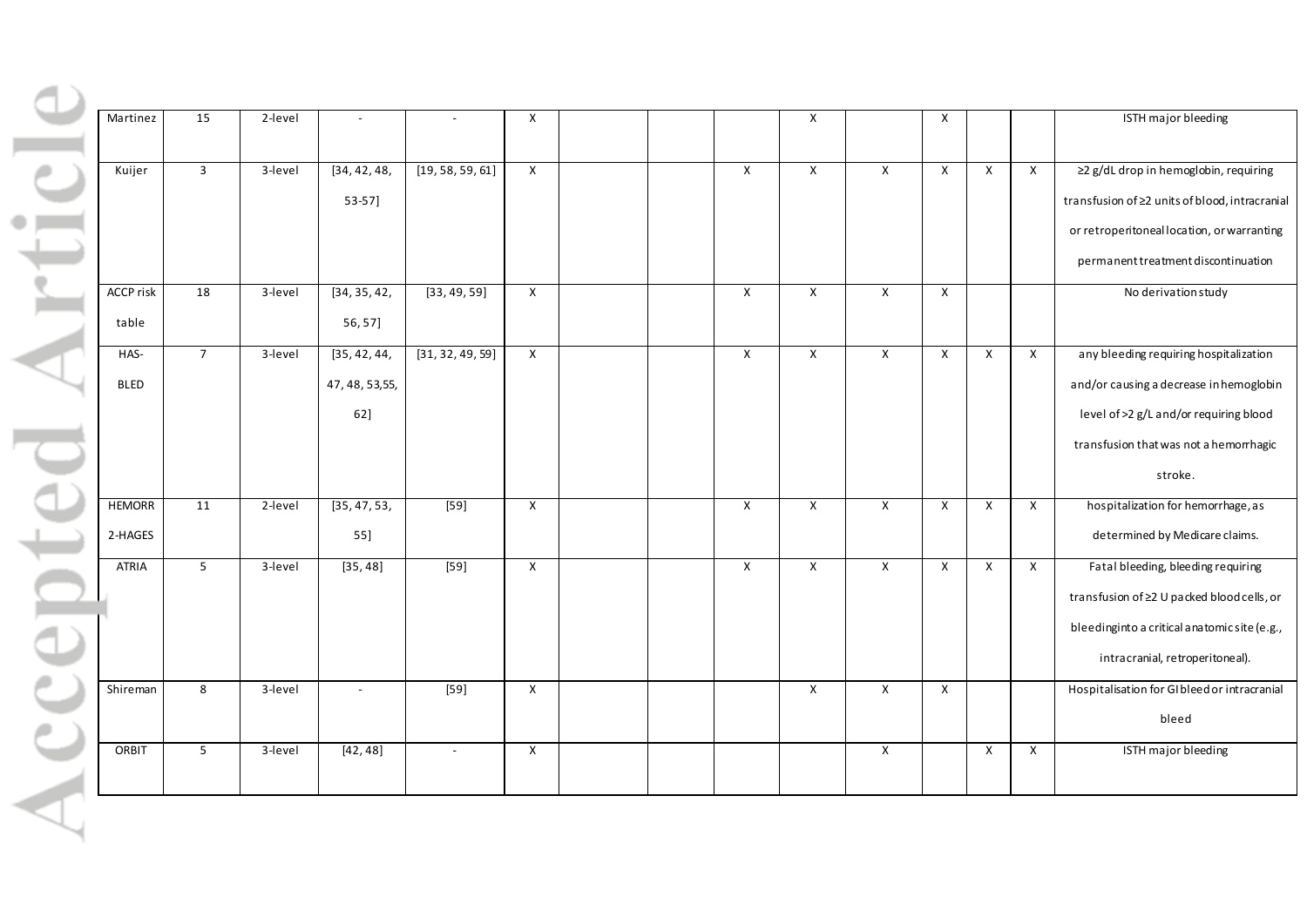| Landefel     |   | 3-level | [54, 60]                 | $[58]$                   | X |  |   | х |   | $\mathsf{x}$ | X |   | Bleeding that is (1) fatal, (2) life-threatening |
|--------------|---|---------|--------------------------|--------------------------|---|--|---|---|---|--------------|---|---|--------------------------------------------------|
| dand         |   |         |                          |                          |   |  |   |   |   |              |   |   | (3) potentially life-threatening, (4) led to     |
| Goldman      |   |         |                          |                          |   |  |   |   |   |              |   |   | severe blood loss, (5) led to surgical           |
|              |   |         |                          |                          |   |  |   |   |   |              |   |   | treatment, or (6) led to moderate blood loss     |
|              |   |         |                          |                          |   |  |   |   |   |              |   |   | that was acute or subacute, not explained        |
|              |   |         |                          |                          |   |  |   |   |   |              |   |   | by trauma or surgery                             |
| <b>mOBRI</b> | 4 | 3-level | [34, 35, 42,             | [58, 59]                 | X |  | X | Χ | X | $\times$     | X | X | Overt bleeding that led to the loss of at least  |
| (Beyth)      |   |         | 53, 54, 63]              |                          |   |  |   |   |   |              |   |   | 2.0 units in 7 days or less, or was otherwise    |
|              |   |         |                          |                          |   |  |   |   |   |              |   |   | life-threatening (eg, intracranial bleeding)     |
| PE-          | 3 | 3-level | $\overline{\phantom{0}}$ | $\overline{\phantom{a}}$ | X |  |   | X |   |              |   |   | ISTH major bleeding                              |
| SCARD        |   |         |                          |                          |   |  |   |   |   |              |   |   |                                                  |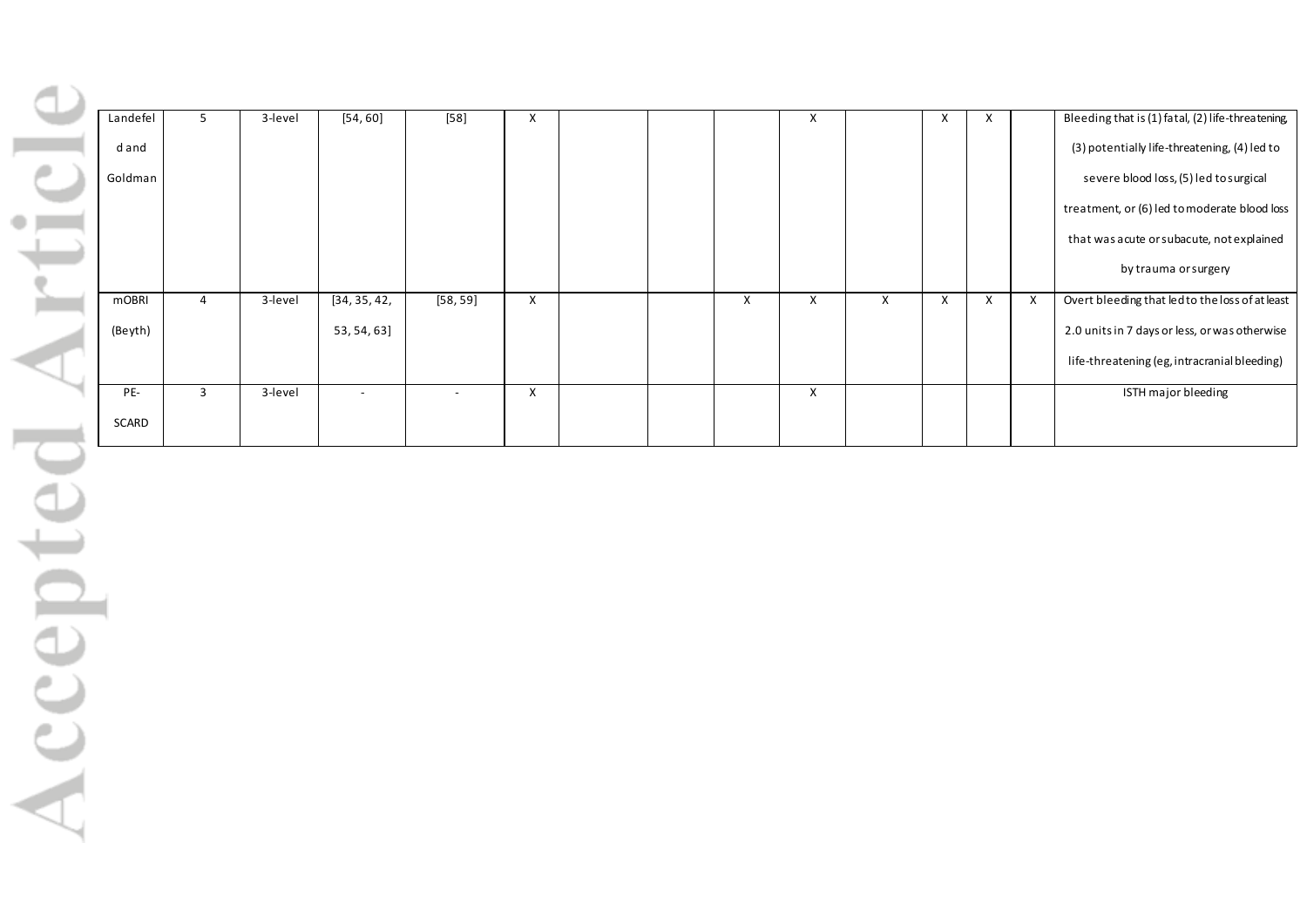**Table 3:** Overview of status of most extensively studied bleeding prediction models in VTE patients.

|                            | <b>VTE-BLEED</b> | <b>HAS-BLED</b> | <b>ACCP risk table</b> | <b>RIETE</b> | Kuijer |
|----------------------------|------------------|-----------------|------------------------|--------------|--------|
| External evaluation in     | Yes              | Yes             | Yes                    | Yes          | Yes    |
| study with prospective     |                  |                 |                        |              |        |
| data collection            |                  |                 |                        |              |        |
| Association with risk of   | Yes              | No              | No                     | Yes          | No     |
| fatal/intracranialbleeding |                  |                 |                        |              |        |
| established                |                  |                 |                        |              |        |
| Association with risk of   | Yes              | No              | No                     | No           | No     |
| recurrent VTE established  |                  |                 |                        |              |        |
| Prospective validation in  | No               | No              | No                     | No           | No     |
| outcome study              |                  |                 |                        |              |        |